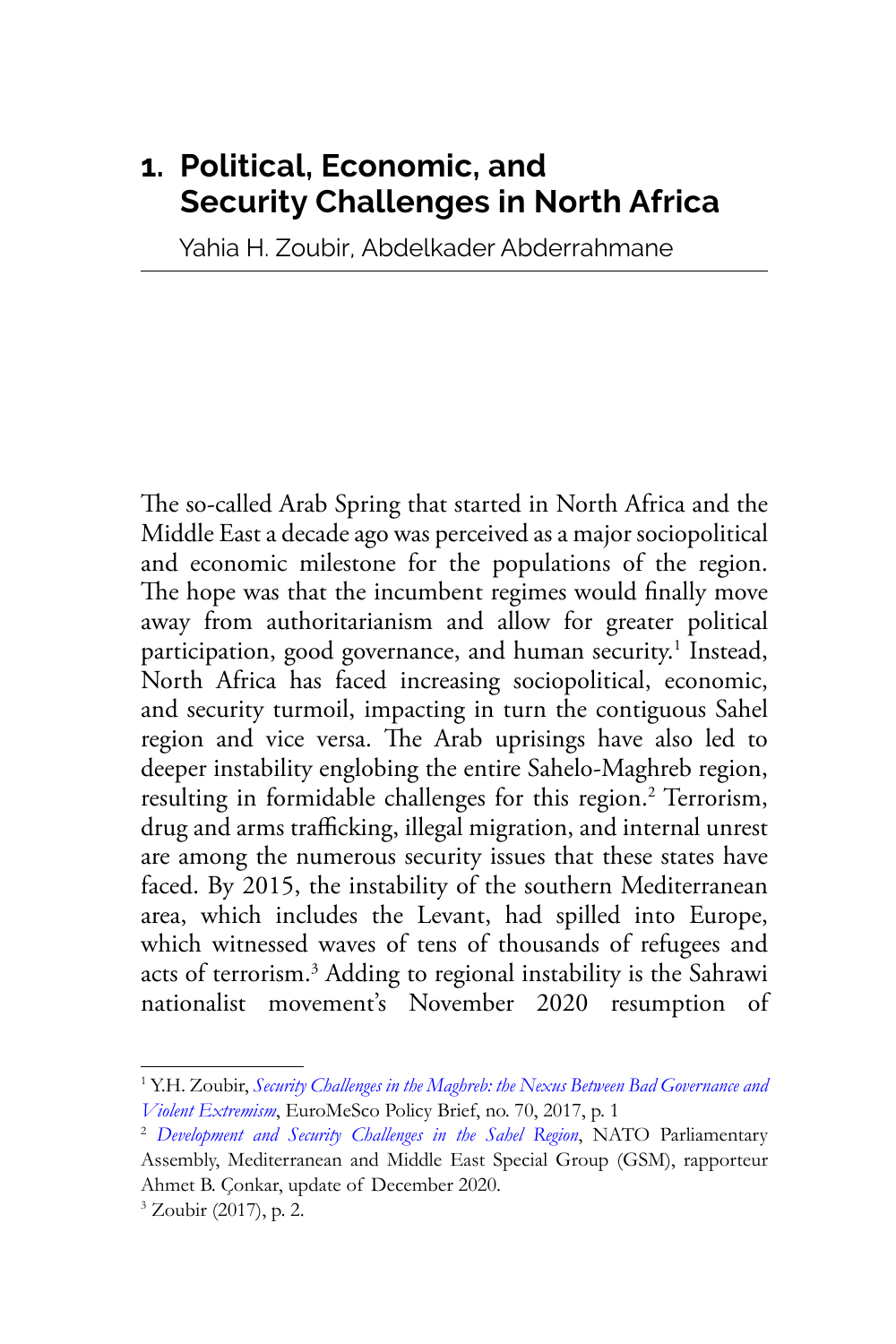hostilities in its decades-long Western Sahara conflict with the Kingdom of Morocco.<sup>4</sup>

Domestically, North African governments have yet to satisfy the demands advanced by their respective citizens since 2011. The reasons behind these uprisings remain similar, and lead to recurrent and sometimes massive demonstrations and claims for political change, as witnessed in Sudan and Algeria in 2018-19. Protests movements in North Africa have been cyclical, although those of 2010 have had the greatest impact, particularly in Libya (leading to civil wars) and Tunisia (with its uncertain democratic transition). Bad governance will no doubt incite protests in the next decade. Finally, the COVID-19 pandemic, which spares no country, has affected North African economies, which could unleash new forces of contestation. While it is too early to assess its long-term effects, this pandemic may offer windows of new opportunity for these states to assess the shortcomings of their governance and introduce reforms, particularly in terms of human security, which "encompasses human rights, good governance, access to education and health care, and ensuring that each individual has opportunities and

<sup>4</sup> The Frente Popular de Liberación de Saguía el Hamra y Río de Oro (Popular Front for the Liberation of Saguia el-Hamra and Río de Oro), known as Polisario or Front Polisario, was formed in 1973 to fight Spanish occupation of what was then Spanish Sahara. When Spain withdrew from this nonself-governing territory [\(https://www.un.org/dppa/decolonization/en/nsgt](https://www.un.org/dppa/decolonization/en/nsgt)), Morocco and Mauritania invaded it despite the International Court of Justice's nonrecognition of their territorial claims in October 1975. The United Nations recognized the right to self-determination of the Sahrawi people and asked for the decolonization of the territory; the UN also recognized Polisario as the legitimate representative of the Sahrawi people; see UN General Assembly, Resolution 34/37, [Question of](https://www.securitycouncilreport.org/atf/cf/%7B65BFCF9B-6D27-4E9C-8CD3-CF6E4FF96FF9%7D/A_RES_34_37.pdf) [Western Sahara,](https://www.securitycouncilreport.org/atf/cf/%7B65BFCF9B-6D27-4E9C-8CD3-CF6E4FF96FF9%7D/A_RES_34_37.pdf) A/RES/34/37 (November 21, 1979). Mauritania withdrew in 1979, while Morocco has continued its occupation to this date. The war between Polisario and the Morocco Armed Forces lasted from 1976 until a UN-brokered cease-fire was signed on September 6, 1991. The cease-fire included the creation of the UN Mission for the Referendum in Western Sahara (MINURSO), which has never taken place due to Morocco's refusal. For details, see S. Zunes and J. Mundy, *Western Sahara: War, Nationalism, and Conflict Irresolution*, Syracuse, New York, Syracuse University Press, 2010.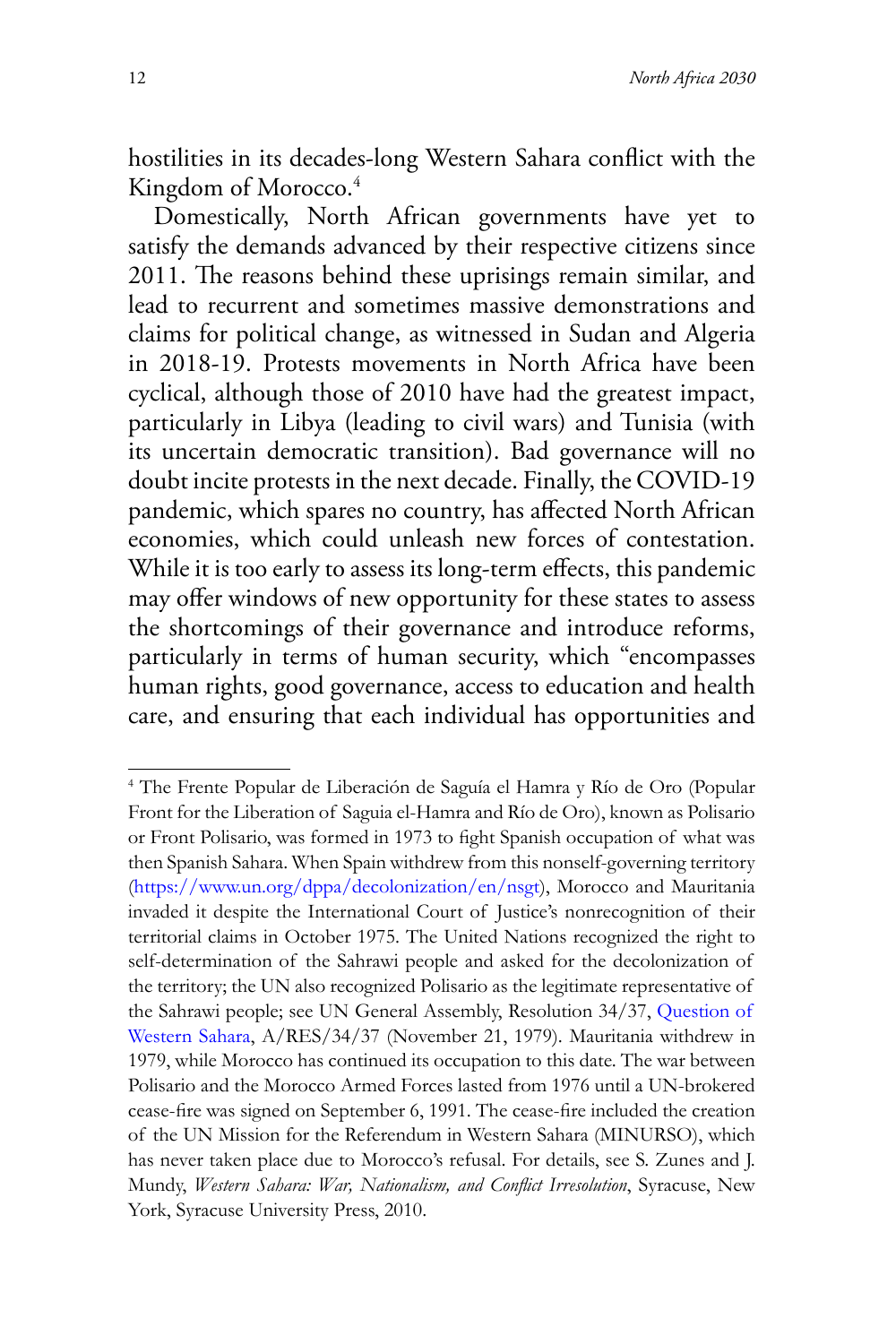choices to fulfill his or her potential".5 The nexus between security and development, which includes a wide range of issues related to human security such as economics, food, health, environment, and political security, remain key referents for assessing peace and development.<sup>6</sup>

### **The North African Context**

Before the 2010 regional uprisings, the nature of the political systems accounted for citizens' frustrations. Authoritarianism characterized the type of regime despite the cosmetic changes the regimes made occasionally. Since then, the COVID-19 pandemic has reinforced social control.

Algeria witnessed a unique protest movement in 2019 as President Abdelaziz Bouteflika sought a fifth five-year mandate, despite ill health, and forced his removal after a twentyyear sultanic rule. The protests began on February 22 and continued every Friday thereafter, with the *Hirak* (literally, protest movement) gathering millions of Algerians. Although Bouteflika was removed on April 2, 2019, the protests continued. Algerians called for the entire political system to be dismantled and replaced by a new form of governance with anti-corruption measures, accountability of officials, political participation, and clean elections. Algerians pursued these demands until the movement suspended its protests due to the COVID-19 pandemic and the potentially lethal consequences of gatherings without social distancing. The movement eventually resumed for a few weeks in February 2021, until the authorities ended it in May.

<sup>&</sup>lt;sup>5</sup> Kofi Annan discussed his conception of human security in the following remarks: ["Secretary-General Salutes International Workshop on Human Security](file:https://www.un.org/press/en/2000/20000508.sgsm7382.doc.html) [in Mongolia](file:https://www.un.org/press/en/2000/20000508.sgsm7382.doc.html)", Two-Day Session in Ulaanbaatar, May 8-10, 2000, Press Release SG/SM/7382, and as seen in "[Definitions of Human Security: United Nations](https://gdrc.org/sustdev/husec/Definitions.pdf.) [Definitions](https://gdrc.org/sustdev/husec/Definitions.pdf.)", footnote 4.

<sup>6</sup> United Nations Development Program, *[Human Development Report 1994](http://hdr.undp.org/sites/default/files/reports/255/hdr_1994_en_complete_nostats.pdf.)*, New York, Oxford University Press, 1994, p. 22.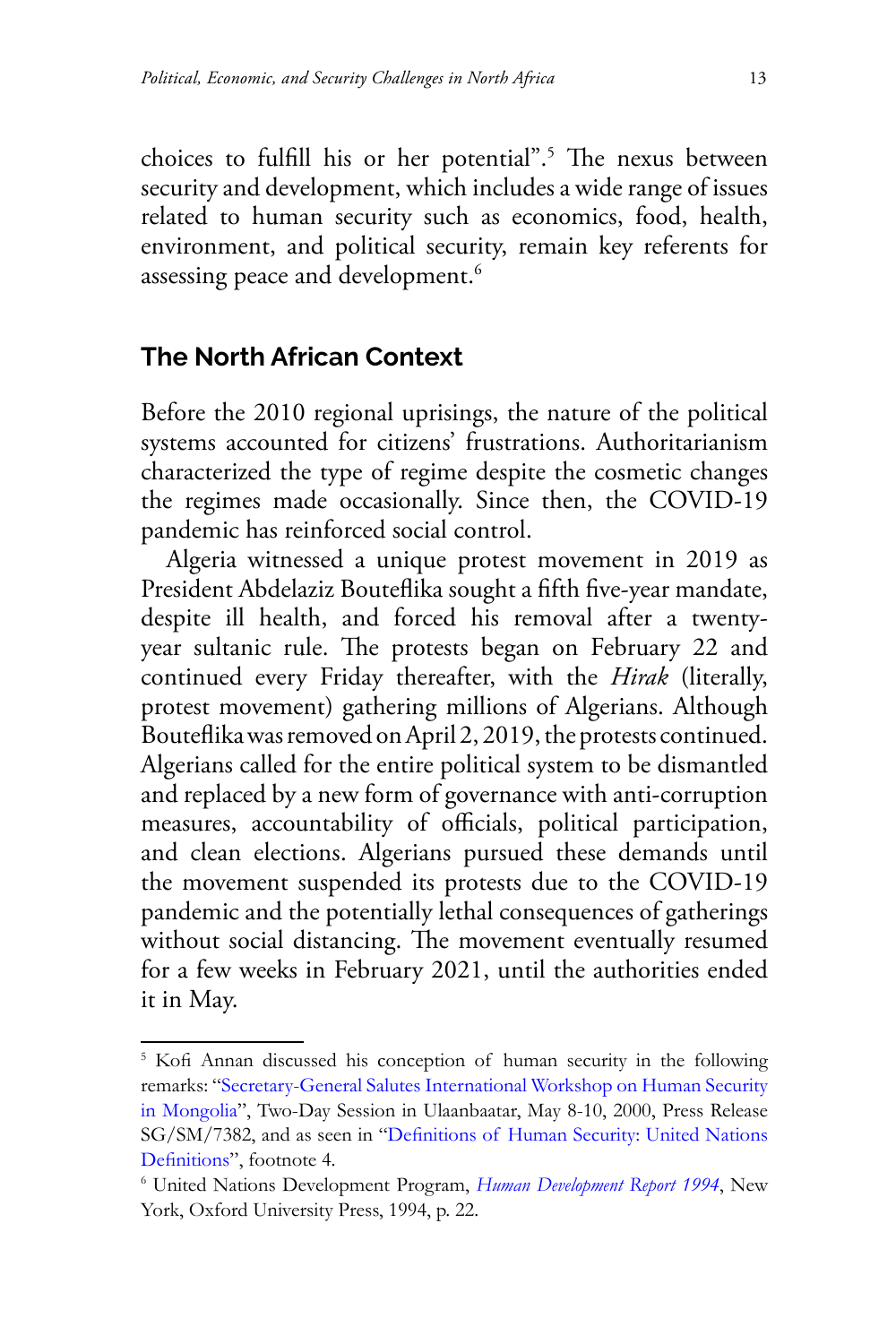Since Bouteflika's resignation, the state implemented a road map that included steps such as holding the presidential election in December 2019, which brought to power Abdelmadjid Tebboune; a referendum on a new constitution on November 1, 2020; and legislative elections on June 12, 2021. Though extremely low turnouts at the elections raise questions about representation and democratic prospects – the protest movement boycotted both elections as well as the referendum – US statements, news accounts, and author interviews in Algeria do not suggest rigging or significant irregularities.7 Meanwhile, an anti-corruption drive that is continuing has already resulted in a major achievement: the imprisonment of dozens of former prime ministers, ministers, and high-ranking military officers. The leaderless Hirak has contested the road map; however, it has failed to enter any dialogue with the authorities or to propose alternatives. Instead, it accused anyone calling for dialogue of being a traitor.

<sup>7</sup> Y. Zoubir conducted separate phone interviews, on September 22, 2021, with two professors at the University of Algiers, who both stated there was no rigging of the elections in the last two years. Laeed Ladgham, Professor of information and communication, stated: "Elections were overall free and fair. … I did not hear any voices contesting the elections in terms of rigging, but of course speculations were aired about some practices of manipulation, but they remain to be verified". Cherif Dris, Professor of journalism and political science, stated: "There was no fraud during the elections, except perhaps a slight inflation by the regime of the percentage of participation in the different elections. What is sure, the electoral support of the regime has dropped considerably". Regarding the 2019 presidential election, the US State Department, for instance, says: "Observers characterized the elections as … conducted without significant problems or irregularities, but noted restrictions on civil liberties during the election period and lack of transparency in vote-counting procedures". Meanwhile, Imad K. Harb, Director of research and analysis at Arab Center Washington DC, sees in the 2021 legislative elections "the entrenchment of an electoral authoritarianism that borrows democratic practices without implementing democratic rule. US State Department, ["2020 Country Reports on Human Rights Practices: Algeria](https://www.state.gov/reports/2020-country-reports-on-human-rights-practices/algeria/)", State Department website, accessed September 13, 2021; author interviews; and Harb, *[Algeria Reestablished Authoritarianism through Elections](https://arabcenterdc.org/resource/algeria-reestablishes-authoritarianism-through-elections/)*, Arab Center Washington DC, July 1, 2021.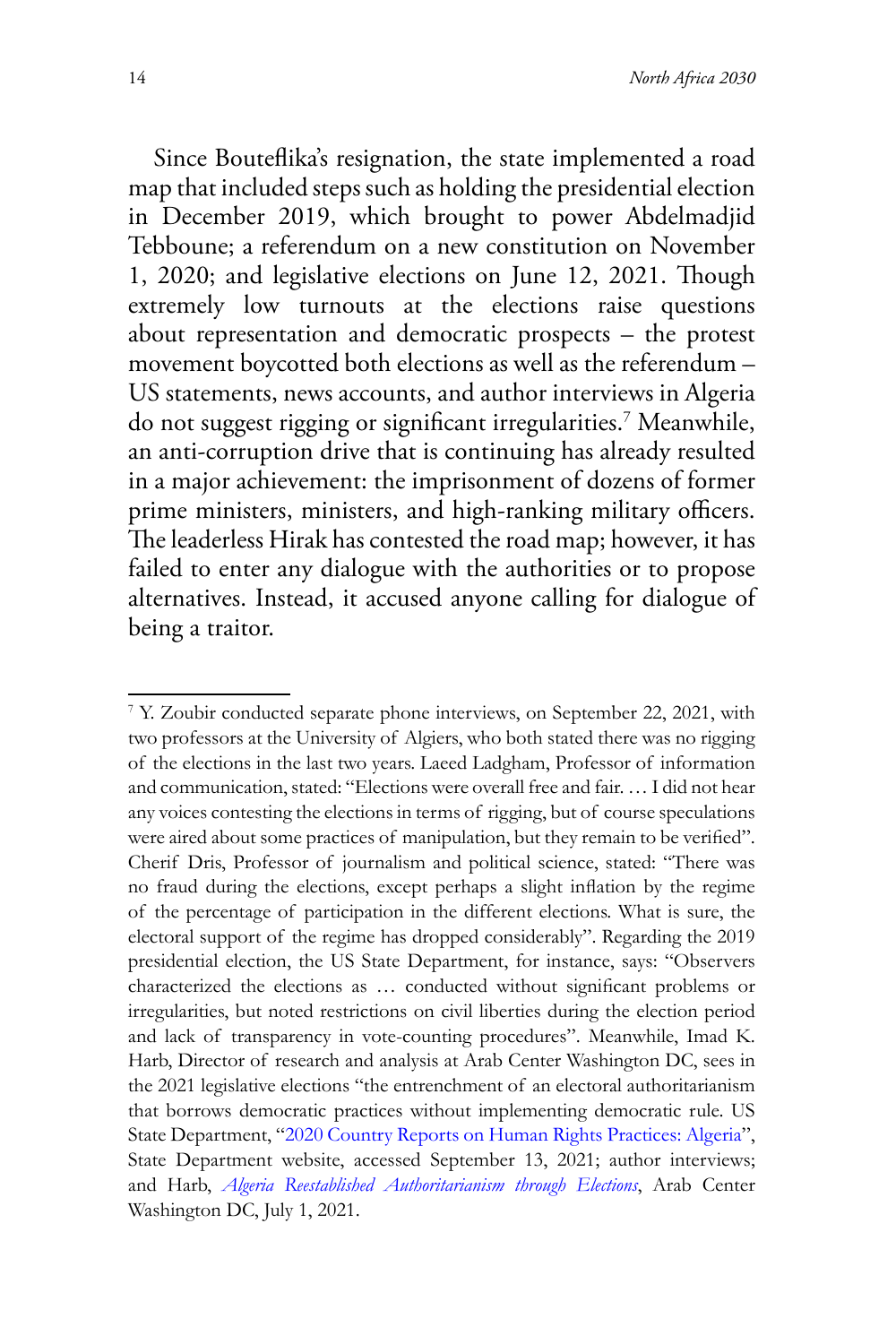Morocco had its own Hirak during 2016-2017 in the Rif region in the northern part of the nation, mainly in the city of Al Hoceima. Moroccan protesters demanded improved socioeconomic conditions, but were met with harsh repression by authorities and sentencing of protest leaders to long jail terms. Politically, the ruling coalition that emerged from the 2016 legislative elections, led by the Islamist Justice and Development Party (PJD), is fragmented. Though the latter enjoys a comfortable majority in the Parliament of Morocco, the king and his cabinet are the de facto decision makers. Despite the constitutional reforms that followed the protests in 2011, Morocco's political system remains an authoritarian monarchy,<sup>8</sup> with King Mohamed VI retaining most powers. Like in the other states in the region, the pandemic has exacerbated political and social instability amid high unemployment and reduced income—tourism accounted for 6.9% of gross domestic product in 2018,<sup>9</sup> and tourism revenue plummeted 53.8% in  $2020^{10}$  – causing discontent that might result in renewed protests.

In Tunisia, political wrangling among political elites and popular disenchantment eventually stalled democratization. The promising transition to consolidated democracy, $11$  thus, has endangered the political democratic transformation. Despite

<sup>8</sup> H. Chougrani, *[Morocco Consolidates Its Authoritarianism](https://arabcenterdc.org/resource/morocco-consolidates-its-authoritarianism/)*, Arab Center Washington DC, August 26, 2021; see also, I. Fakir and I. Werenfels, *[In Morocco, Benevolent](https://carnegieendowment.org/2020/07/29/in-morocco-benevolent-authoritarianism-isn-t-sustainable-pub-82395) [Authoritarianism Isn't Sustainable](https://carnegieendowment.org/2020/07/29/in-morocco-benevolent-authoritarianism-isn-t-sustainable-pub-82395)*, Commentary, Carnegie Endowment for International Peace (website), July 29, 2020.

<sup>&</sup>lt;sup>9</sup> ["Morocco: Tourism in the Economy"](https://www.oecd-ilibrary.org/sites/409d3fd2-en/index.html?itemId=/content/component/409d3fd2-en.), OECD Tourism Trends and Policies 2020, Organisation for Economic Co-operation and Development (website).

<sup>10</sup> B. Alen, ["Moroccan Tourism Revenue Dropped by 53.8%](https://www.tourism-review.com/tourism-revenue-of-morocco-decreased-by-half-news11908)", *Tourism Review News* (portal for tourism industry services), February 28, 2021.

<sup>&</sup>lt;sup>11</sup> The term "democratic consolidation" initially "describe[d] the challenge of making new democracies secure, of extending their life expectancy beyond the short term, of making them immune against the threat of authoritarian regression, of building dams against eventual 'reverse waves'". A. Schedler, "What is Democratic Consolidation?", *Journal of Democracy*, vol. 9, no. 2, 1998, pp. 91-107.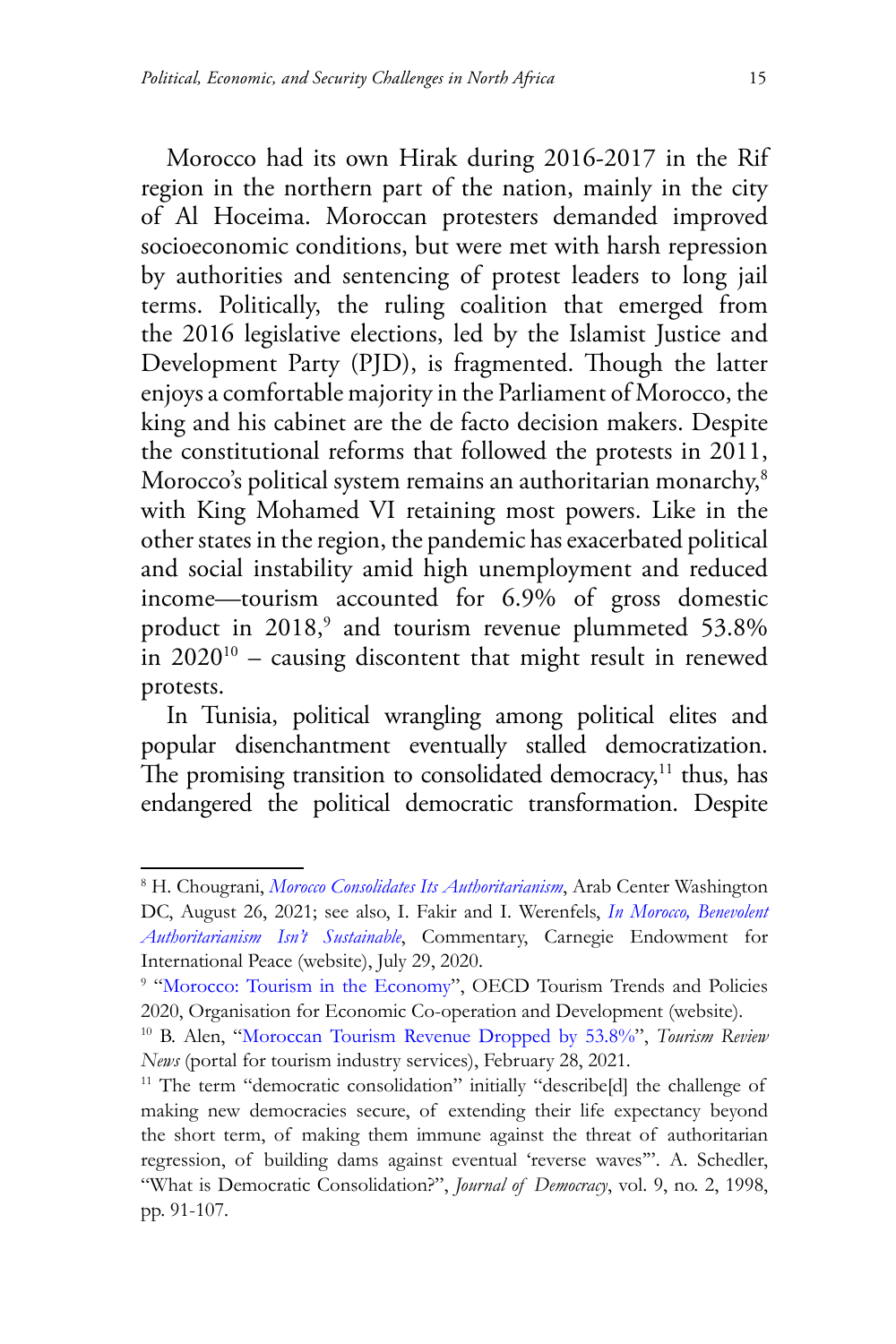initial optimism in the early days of 2011, Tunisia is now showing signs of a new form of authoritarianism, with corruption and police brutality being commonplace.12 Intense conflicts between the three main political figures, President Kaïs Saïed, Parliament Speaker Rached Ghannouchi, and Prime Minister Hichem Mechichi, became complicated by a highly fragmented Assembly of the People's Representatives. This squabbling among elites has all but paralyzed political advancement, resulting in rising frustrations among Tunisians. Thus, on June 27, 2021, an initiative for a "Referendum Front" was announced by some political parties, civil society associations, and national public figures to induce the government to organize a national referendum on changes to the country's political and electoral systems.13 Less than a month later, President Saïed suspended the parliament on July 25, 2021, seizing control of all powers and dismissing the government by activating Article 80 of Tunisia's constitution.<sup>14</sup> Article 80 stipulates that, "in case of imminent danger threatening the national integrity, the security or the independence of the country and hindering the regular functioning of the institutions, the President of the Republic may take the measures required by the state of exception…".15 While the state of exception was to last for thirty days, on August 24, 2021, Saïed prolonged it indefinitely. In view of the current political and socioeconomic crisis, it would be hazardous to forecast Tunisia transitioning toward a genuine and stable democratic system anytime soon. However, Tunisians have the ability to forge a national consensus that would enable it to move forward.

The uprising in Libya and the ensuing NATO intervention, coupled with dissensions among elites, have left the country

<sup>12</sup> Z. Boussen, *[The Unfinished Revolution: Police Brutality at the Heart of the 10](https://www.arab-reform.net/publication/the-unfinished-revolution-police-brutality-at-the-heart-of-the-10th-anniversary-of-the-tunisian-revolution/)th [Anniversary of the Tunisian Revolution](https://www.arab-reform.net/publication/the-unfinished-revolution-police-brutality-at-the-heart-of-the-10th-anniversary-of-the-tunisian-revolution/)*, Arab Reform Initiative, July 13, 2021.

<sup>13</sup> ["Tunisians Launch of Referendum Front to Change Political System"](https://www.middleeastmonitor.com/20210629-tunisians-launch-of-referendum-front-to-change-political-system/), *Middle East Monitor*, June 29, 2021.

<sup>14</sup> B. Delmas, "[Coup d'État constitutionnel en Tunisie](https://www.lepoint.fr/afrique/coup-d-etat-constitutionnel-en-tunisie-26-07-2021-2436798_3826.php)", *Le Point*, July 26, 2021.

<sup>15 &</sup>quot;[Constitution de la République Tunisienne"](https://lib.ohchr.org/HRBodies/UPR/Documents/Session27/TN/6Annexe4Constitution_fr.pdf), Publications de l'Imprimerie Officielle de la République Tunisienne, 2015.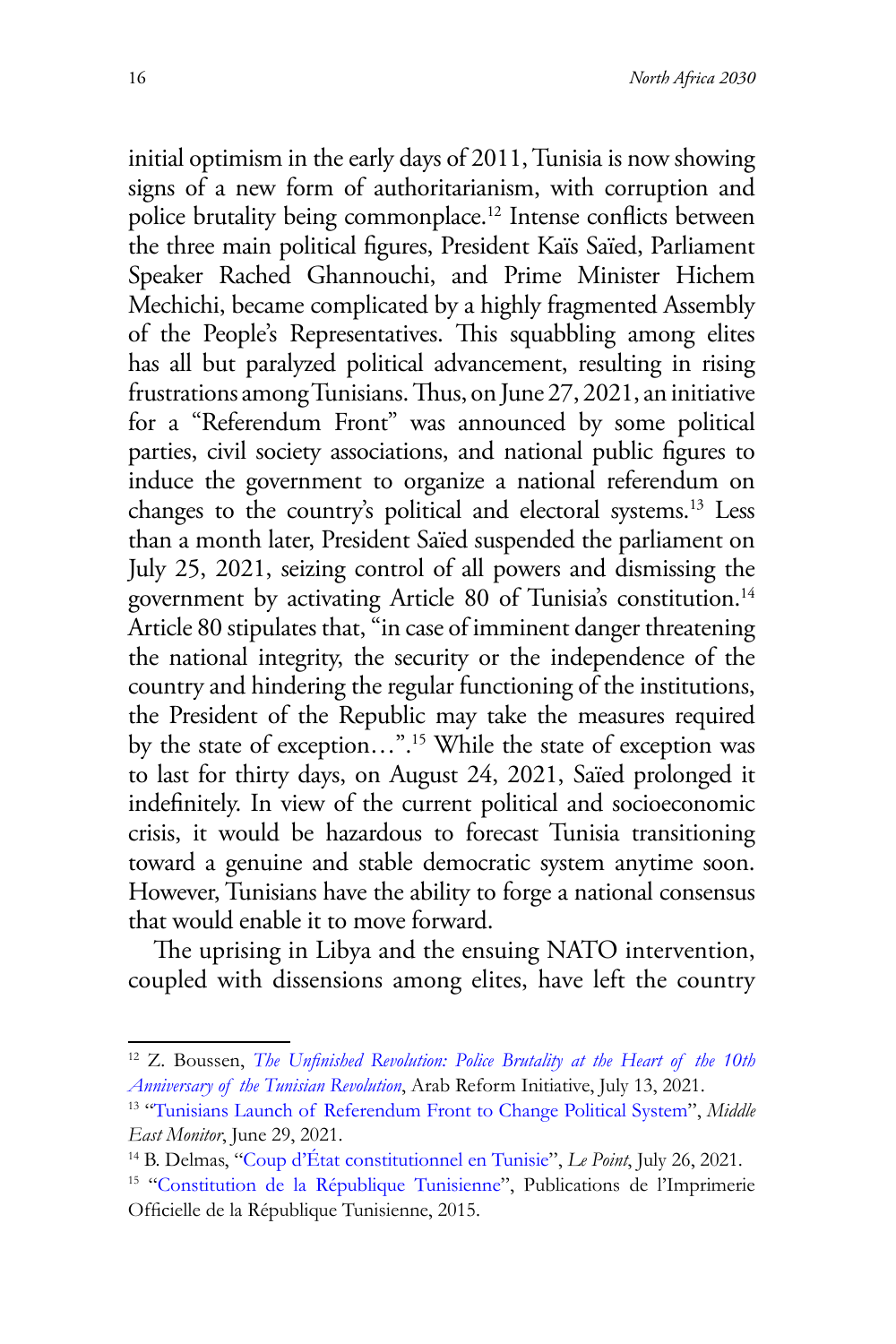in shambles. Foreign interventions have exacerbated Libyan divisions.16 After three civil wars (2011, 2014, 2020), a ceasefire agreement was reached in October 2020 and included a demand for all foreign fighters and mercenaries to leave Libya within three months. Though the truce is precarious, there is good potential that it will lead to reconstruction of the country. The cease-fire accord resulted in an agreement on a new transitional government of national unity (GNU) and elections, scheduled for December 24, 2021, a rather overoptimistic or unrealistic project. Despite pressure from the United Nations,<sup>17</sup> foreign forces and mercenaries remain in the country.18 It is uncertain whether Libyan elites are prepared for a genuinely free election to take place, especially since members of the decision-making Libyan Political Dialogue Forum (LPDF) are divided. Pushing for an election when there is no consensus on the electoral rules, let alone the nature of the political system, might be chimerical at best. Given external geopolitical interests, the prospects for the next decade are not encouraging. Yet, Libya's economic recovery depends largely on political stability. It is thus doubtful whether foreign investors, with the possible exception of China, will be eager to invest in Libya's post-conflict reconstruction amid such political precarity.

## **Regional Economic Fragility**

Since the independence of their respective countries, North African leaders have failed to develop their national economies. Pressed by the Arab uprisings, reform attempts have so far proved insufficient, with limited tangible results. Notably,

<sup>&</sup>lt;sup>16</sup> Y.H. Zoubir, ["The Protracted Civil War in Libya: The Role of Outside Powers](https://www.insightturkey.com/commentaries/the-protracted-civil-war-in-libya-the-role-of-outside-powers)", *Insight Turkey*, vol. 22, no. 4, 2020, pp. 11-27.

<sup>17 &</sup>quot;[UN Boss: Foreign Fighters Still in Libya in Breach of Ceasefire \[](https://www.aljazeera.com/news/2021/5/15/un-chief-foreign-fighters-in-libya-are-violating-ceasefire)*sic*]", *Al Jazeera,* May 15, 2021.

<sup>&</sup>lt;sup>18</sup> A. Brahimi, ["Libya Has a Mercenaries Problem. It's Time for the International](https://www.atlanticcouncil.org/blogs/menasource/libya-has-a-mercenaries-problem-its-time-for-the-international-community-to-step-up/) [Community to Step Up](https://www.atlanticcouncil.org/blogs/menasource/libya-has-a-mercenaries-problem-its-time-for-the-international-community-to-step-up/)", *Atlantic Council*, May 21, 2021.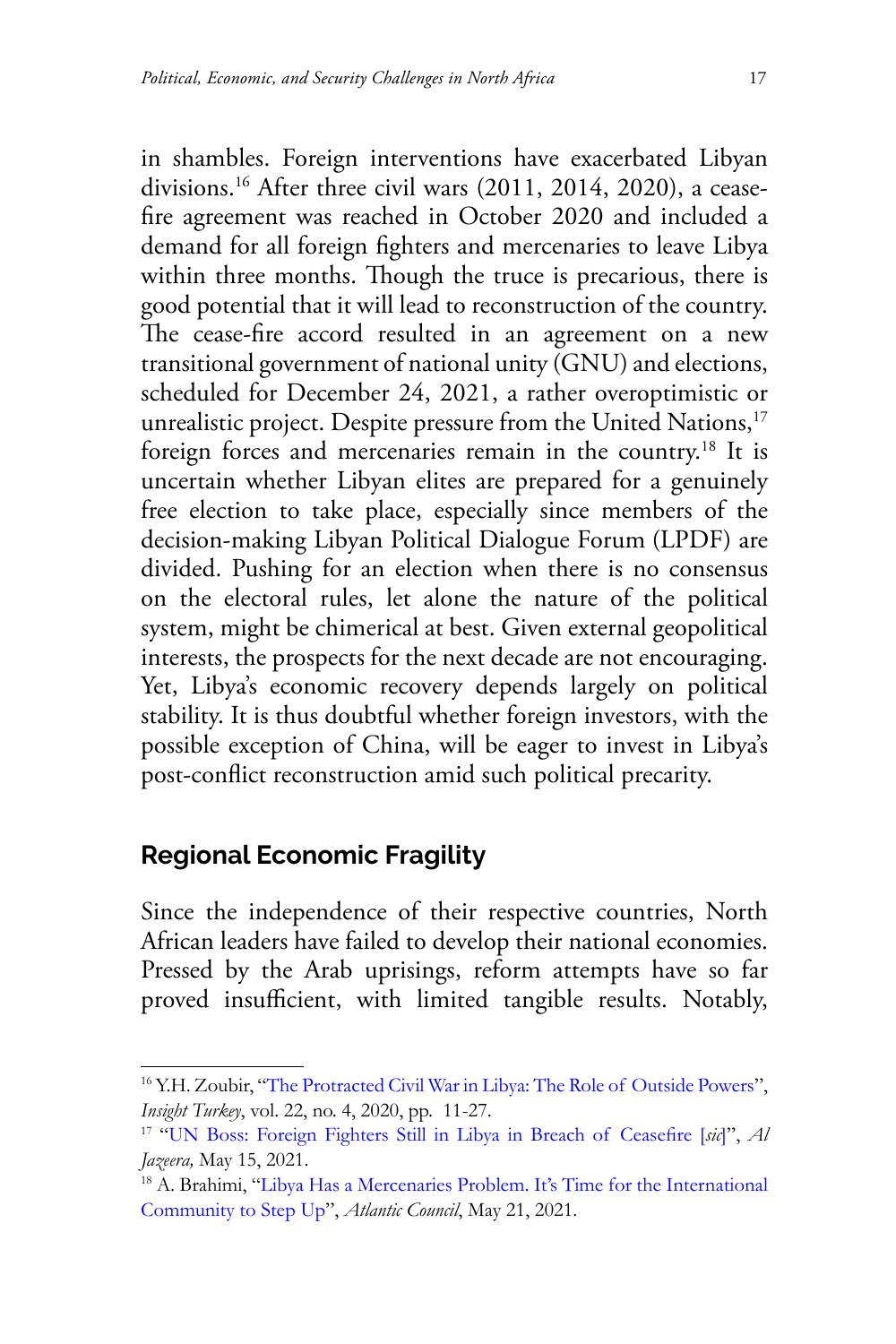youth unemployment – in youth-dominated societies – remains high. Unemployment among university graduates can be worrisome as despair can lead them to join the ranks of jihadist organizations. Therefore, resolving this challenging issue has become a high priority for North African governments, as discussed below. The COVID-19 pandemic has greatly exacerbated unemployment; thus, the governments must find creative solutions (e.g., domestic reforms, integration of the youth in various economic sectors) to avoid more consequential problems.

These economies are largely monolithic, as in many developing countries, and dependent on hydrocarbon resources (Algeria and Libya) or agriculture, phosphate minerals, and tourism (Morocco and Tunisia). Since their respective independence, whether following a liberal or social model, North African economies have failed to create competitive, productive industries. The economic reforms that leaders promised either never happened or remain inadequate. One is hard pressed to identify a development strategy or a vision that could transform them into emerging economies. A Moroccan economist titled a study "Morocco's Development Is Blocked by Corruption, Income, and Human Capital",19 which reflects the damage that corruption has had on North African economies in general. The author explains how, in addition to theoretical concepts of neopatrimonialism,<sup>20</sup> two other aspects need to be factored in: the distribution of the rent to co-opt clients, and the endemic corruption engendered by the rent.<sup>21</sup> Clearly, this is not unique to Morocco but affects the entire region.

<sup>19</sup> A. Akesbi, *[Le développement au Maroc bloqué par la corruption, la rente, et le capital](http://www.ledmaroc.ma/pages/documents/fs_akesbi_14_10_19.pdf) [humain](http://www.ledmaroc.ma/pages/documents/fs_akesbi_14_10_19.pdf)*, Laboratoire Economie du Développement, October 14, 2019.

<sup>20</sup> Neopatrimonialism is defined by Ana Huertas Francisco as "the vertical distribution of resources that gave rise to patron-client networks based around a powerful individual or party…". It is a system in which the postcolonial regimes have "supplanted the role of the inherited colonial institutions for the benefit of a few individuals." See H. Francisco, "[Neopatrimonialism in](https://www.e-ir.info/pdf/3045.) [Contemporary African Politics](https://www.e-ir.info/pdf/3045.)", *E-International Relations*, January 24, 2010.  $21$  Akesbi (2019), p. 10.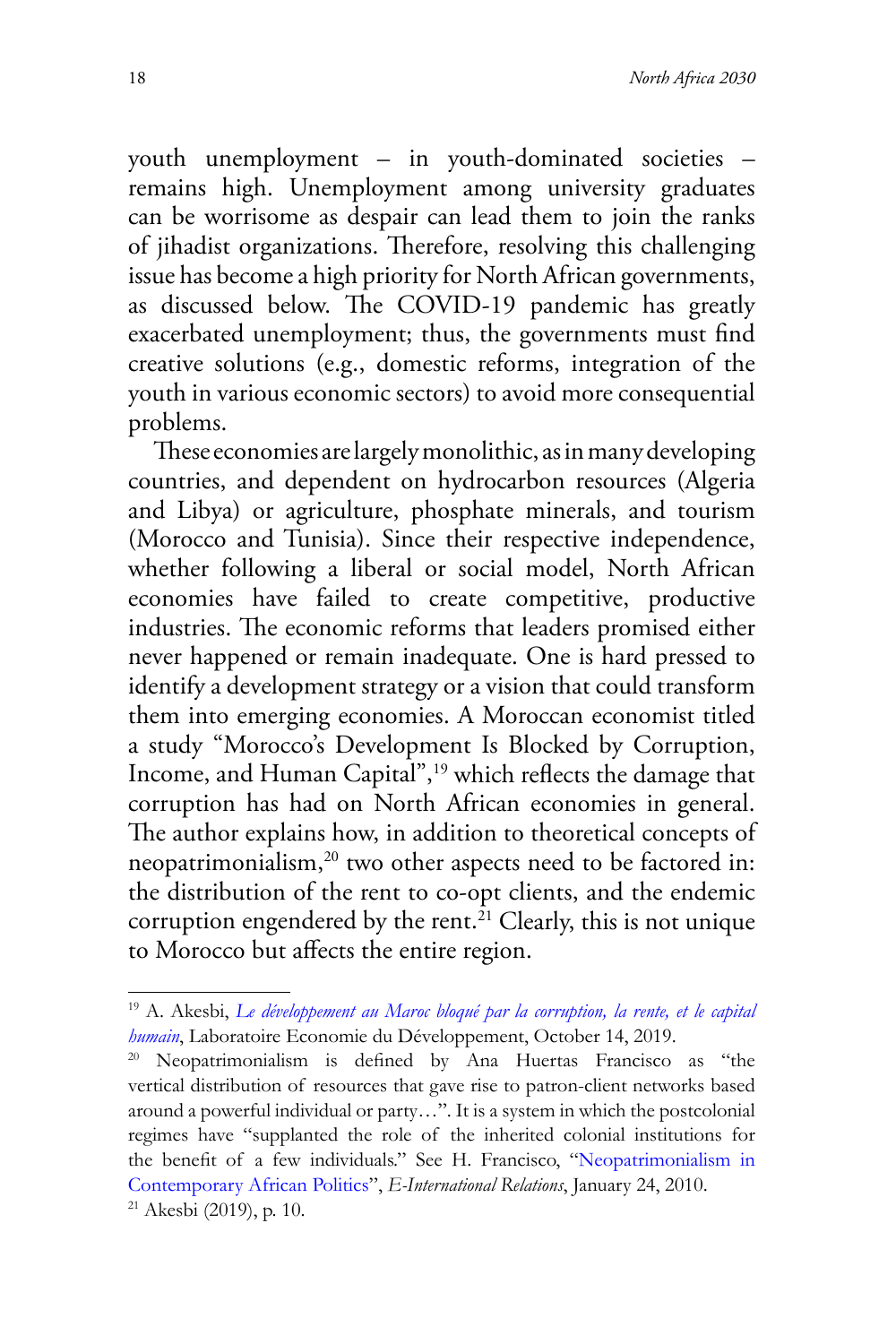Prior to the revolts of 2010 and the fall of Ben Ali in Tunisia, Mubarak in Egypt, and Qaddafi in Libya, the region's unemployment rate was 10% overall, but 20% for the youth. In Tunisia, despite seeming economic and political stability at the time, the Ben Ali regime was unable to create new jobs, resulting in a frightening level of 46% unemployment among the youth.22 Unemployment among those aged 15-24 in 2019 was 35.8% in Tunisia, 22.3% in Morocco, 49.5% in Libya, and  $29.7\%$  in Algeria,<sup>23</sup> despite government largesse in the form of easily accessible small business loans that new entrants, i.e., youth, benefited from.

Youth unemployment is not the only challenge. Corruption, lack of accountability, deficient human security, and bad governance remain the root cause for the cyclical protests (Hirak in Morocco and Algeria, strikes and marches in Tunisia, and a precarious cease-fire in Libya). These unresolved issues remain major challenges for the rulers. Importantly, there is a correlation between the emergence of violent extremism and internal socioeconomic conditions, which are impeded and aggravated precisely because of the security conditions.<sup>24</sup> While these governments have been able to control domestic terrorism to a large extent, the propitious conditions for its reemergence are intact, as those governments have been incapable of providing adequate development policies. Thus, ten years on, the economic conditions that led to the Arab uprisings loom over those states. According to a 2020 Arab youth survey, nearly 89% of those aged 18-24 are preoccupied with the issue of work, and only 49% of them trust their government to find a solution

<sup>22</sup> Wai Mun Hong, "Youth Unemployment in the Southern Mediterranean: Demographic Pressure, Human Development and Policies", in I. Schäfer (ed.), *[Youth, Revolt, Recognition: The Young Generation during and after the 'Arab Spring](http://edoc.hu-berlin.de/miscellanies/arabspring-41600/80/PDF/80.pdf.),* Berlin, Mediterranean Institute Berlin, Humboldt University, 2015.

<sup>&</sup>lt;sup>23</sup> ["Unemployment, youth total \(% of total labor force ages 15-24\) \(modeled ILO](https://data.worldbank.org/indicator/SL.UEM.1524.ZS?locations=MA-DZ-LY.) [estimate\): Morocco, Algeria, Libya, Tunisia"](https://data.worldbank.org/indicator/SL.UEM.1524.ZS?locations=MA-DZ-LY.), International Labour Organization data, World Bank, June 15, 2021.

<sup>24</sup> Zoubir (2020).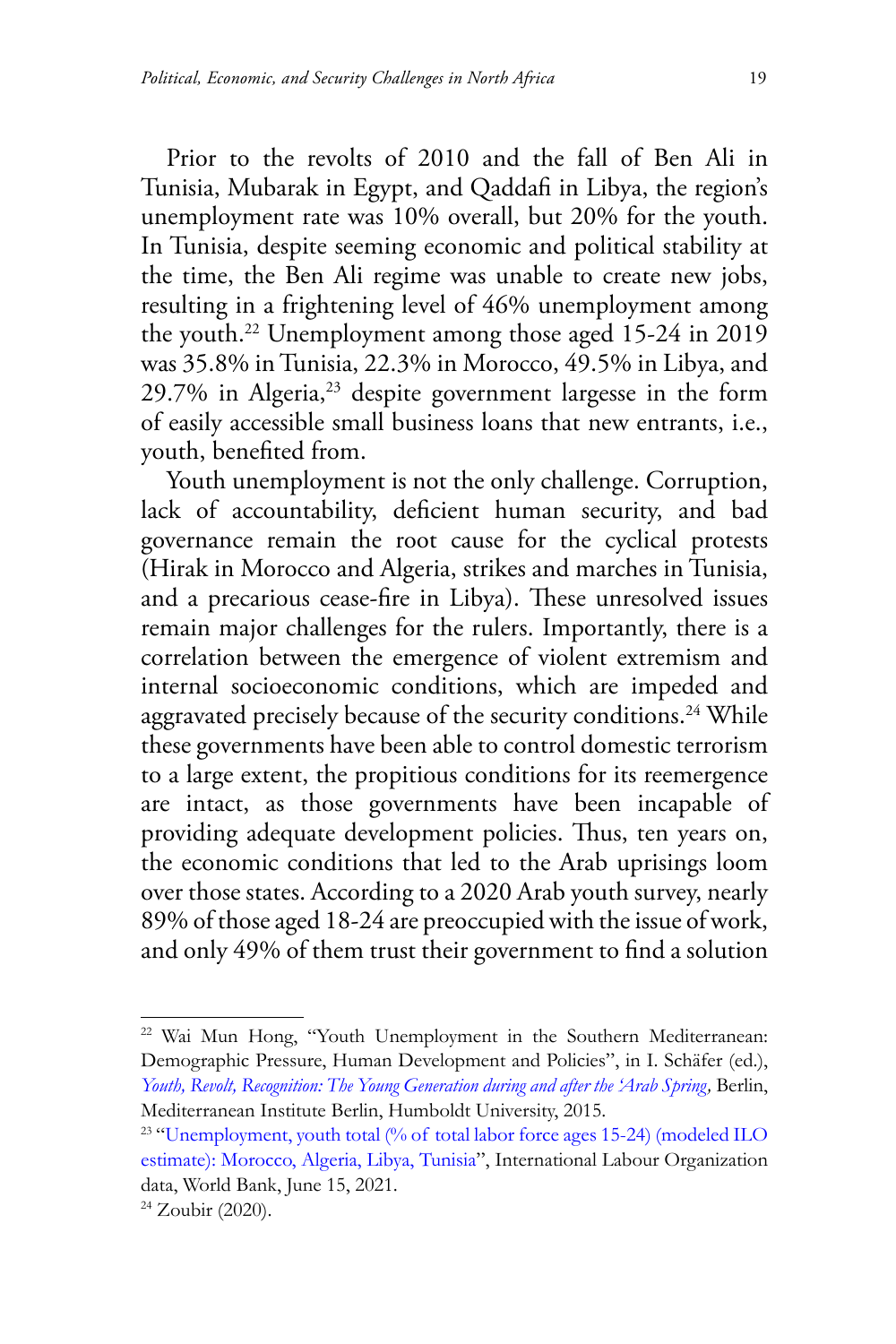to their challenge.<sup>25</sup> Consequently, an increasing number of the youth in the region dream of migrating elsewhere.<sup>26</sup> This migration trend is very acute in Tunisia, where doctors, for instance, prefer to migrate rather than remain in their country, which saps the health sector.<sup>27</sup>

This trend is not unique to Tunisia but is present across North Africa. The neighboring Sahel region to the south suffers even more from the political and economic woes that have triggered migration, drug trafficking, social unrest, and terrorism.<sup>28</sup>

#### Challenges in and from the Sahel

North African nations face security challenges emanating from southern Sahelian neighbors. The Sahel, depicted by a former Algerian prime minister as the corridor of all dangers, $29$  was dubbed in a book title as "Sahelistan",<sup>30</sup> though wrongly, considering the differences. The analogy with Afghanistan pertains to a region whose states do not have total control of their respective territories, thus providing a safe haven for foreign fighters (jihadists groups) to train for military battle and international terrorist attacks<sup>31</sup>

<sup>25</sup> *[A Voice for Change](https://www.arabyouthsurvey.com/pdf/downloadwhitepaper/AYS%202020-WP_ENG_0510_Single-Final.pdf)*, Arab Youth Survey, Twelfth Annual Edition, ASDA'A BCW. <sup>26</sup> S. Mardam Bey, A. Ajoury, C. Hayek, J. Kebbi, and E. Saikali,  $T - \text{Dir}$  ans après [les printemps arabes, une génération en rupture avec l'ancien monde"](https://www.lorientlejour.com/article/1250372/i-dix-ans-apres-les-printemps-arabes-une-generation-en-rupture-avec-lancien-monde.html.), *L'Orient-Le Jour*, February 2, 2021.

<sup>&</sup>lt;sup>27</sup> "['Enterré vivant': en Tunisie, l'exode des médecins fragilise le secteur de la](https://www.france24.com/fr/info-en-continu/20210401-enterr%C3%A9-vivant-en-tunisie-l-exode-des-m%C3%A9decins-fragilise-le-secteur-de-la-sant%C3%A9) [santé"](https://www.france24.com/fr/info-en-continu/20210401-enterr%C3%A9-vivant-en-tunisie-l-exode-des-m%C3%A9decins-fragilise-le-secteur-de-la-sant%C3%A9), *France 24*, April 1, 2021.

<sup>&</sup>lt;sup>28</sup> R. Muggah and J. Luengo Cabrera, "[The Sahel Is Engulfed by Violence. Climate](https://www.weforum.org/agenda/2019/01/all-the-warning-signs-are-showing-in-the-sahel-we-must-act-now/) [Change, Food Insecurity and Extremists Are Largely to Blame"](https://www.weforum.org/agenda/2019/01/all-the-warning-signs-are-showing-in-the-sahel-we-must-act-now/), article published as part of the World Economic Forum's annual meeting, January 23, 2019. Separately, the Sahel includes parts of northern Senegal, southern Mauritania, central Mali, northern Burkina Faso, the southernmost part of Algeria, Niger, the northernmost region of Nigeria, central Chad, central and southern Sudan, the extreme north of South Sudan, Eritrea, Cameroon, Central African Republic, and the northern reaches of Ethiopia, as noted in Zoubir (2017).

<sup>&</sup>lt;sup>29</sup> Y.H. Zoubir interview with a former Prime Minister of Algeria, September 2011. 30 S. Laurent, *Sahelistan: de la Libye au Mali, au cœur du nouveau jihad*, Paris, Seuil, 2013.

<sup>31</sup> Zoubir (2017), p. 134.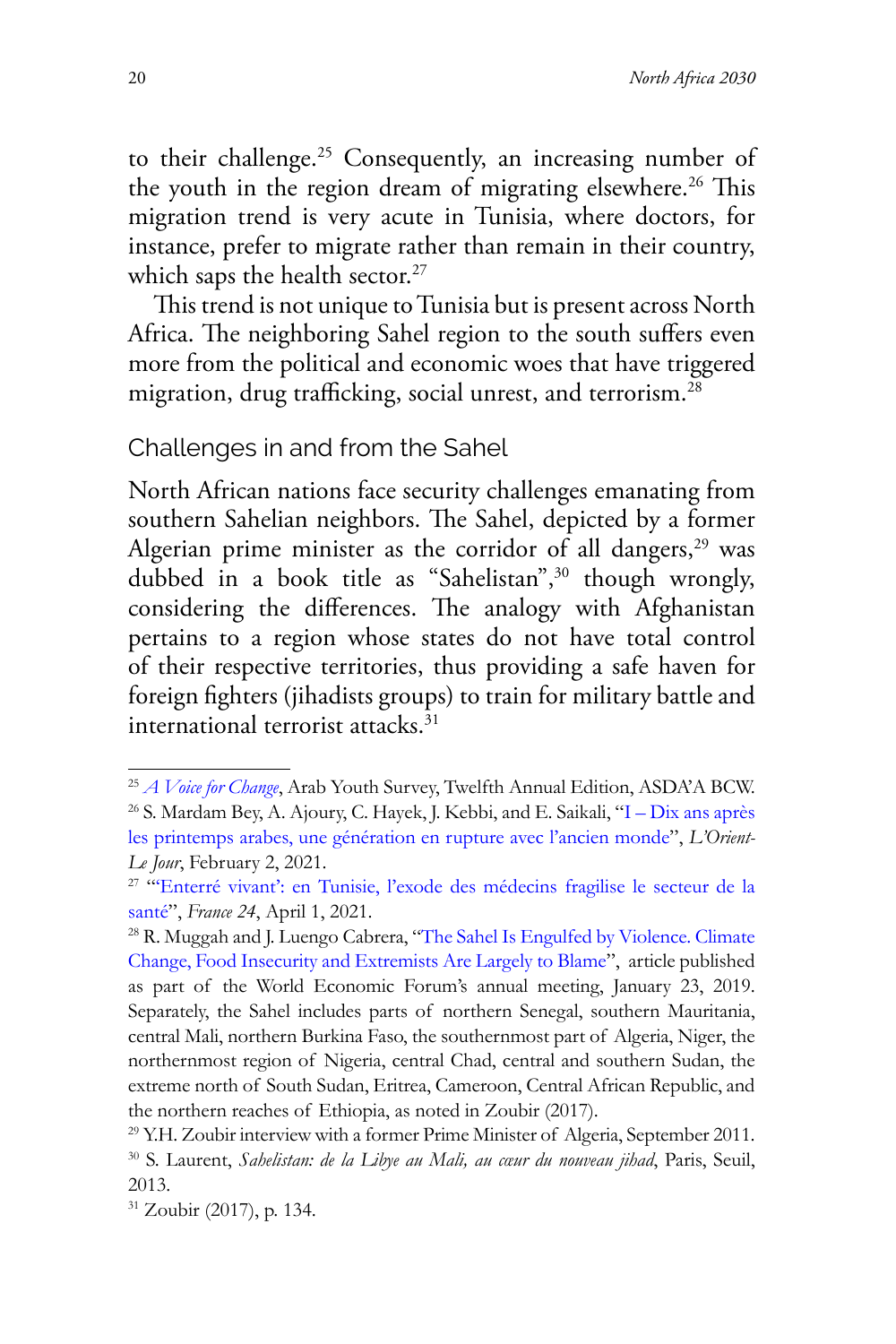In the last two decades, the Sahel has presented a depressing picture. This is a distressing observation because this stretch of about 10 million square kilometers has for centuries been an area of interface between "Arab/Mediterranean Africa" and "Black Africa," and characterized by all kinds of human, economic, and religious interactions.32 Now, though, drugs and arms have been flowing across the broader Sahelo-Maghreb region; the smuggling worsened after the fall of Qaddafi in 2011, and poses a major threat to regional stability as terrorists have easy access to armaments.<sup>33</sup>

Drug trafficking constitutes a serious menace. While cocaine consumed in Europe travels from Latin America through West Africa and the Sahel region, cannabis comes mainly from Morocco.34 Northern Mali plays a key role as a passageway for drug trafficking between Africa and Europe through the Maghreb.<sup>35</sup>

Since 2011, terrorist groups such as the Islamic State in the Greater Sahara (ISGS) and other affiliates of the Islamic State of Iraq and al-Sham (ISIS), as well as al-Qaeda in the Islamic Maghreb (AQIM), regularly conduct attacks in Mali, Niger, and Burkina Faso. In June 2021, for instance, ISGS massacred 160 people in Burkina Faso.<sup>36</sup> On July 20, 2021, on the festive day of Eid al-Adha, an assassination attempt targeted Mali's interim president, Assimi Goïta.37

<sup>32</sup> Ibid.

<sup>33</sup> H. Koné, ["With Arms Flows from Libya Declining, Military Barracks and](https://issafrica.org/iss-today/where-do-sahel-terrorists-get-their-heavy-weapons.) [Poorly Controlled National Stockpiles Are Being Targeted"](https://issafrica.org/iss-today/where-do-sahel-terrorists-get-their-heavy-weapons.), *ISS Today*, Institute for Security Studies (website), February 12, 2020.

<sup>34</sup> P. Tinti, "[Drug Trafficking in Northern Mali: A Tenuous Criminal Equilibrium](https://enact-africa.s3.amazonaws.com/site/uploads/2020-09-17-mali-drugs-research-paper.pdf.)", ENACT (a project enhancing Africa's capacity to respond more effectively to transnational organized crime), September 2020.

 $35 \text{Ivi}, \text{p. 1}.$ 

<sup>36</sup> ["At Least 132 Civilians Killed in Burkina Faso's Worst Attack in Years"](https://www.reuters.com/world/africa/armed-attackers-kill-100-civilians-burkina-faso-village-raid-2021-06-05/), *Reuters*, June 6, 2021.

<sup>37 &</sup>quot;[Mali's Interim President Goïta Doing 'Very Well' after Assassination](https://www.france24.com/en/live-news/20210720-mali-s-interim-president-goita-targeted-in-knife-attack-at-bamako-mosque.) [Attempt"](https://www.france24.com/en/live-news/20210720-mali-s-interim-president-goita-targeted-in-knife-attack-at-bamako-mosque.), *France 24*, July 20, 2021.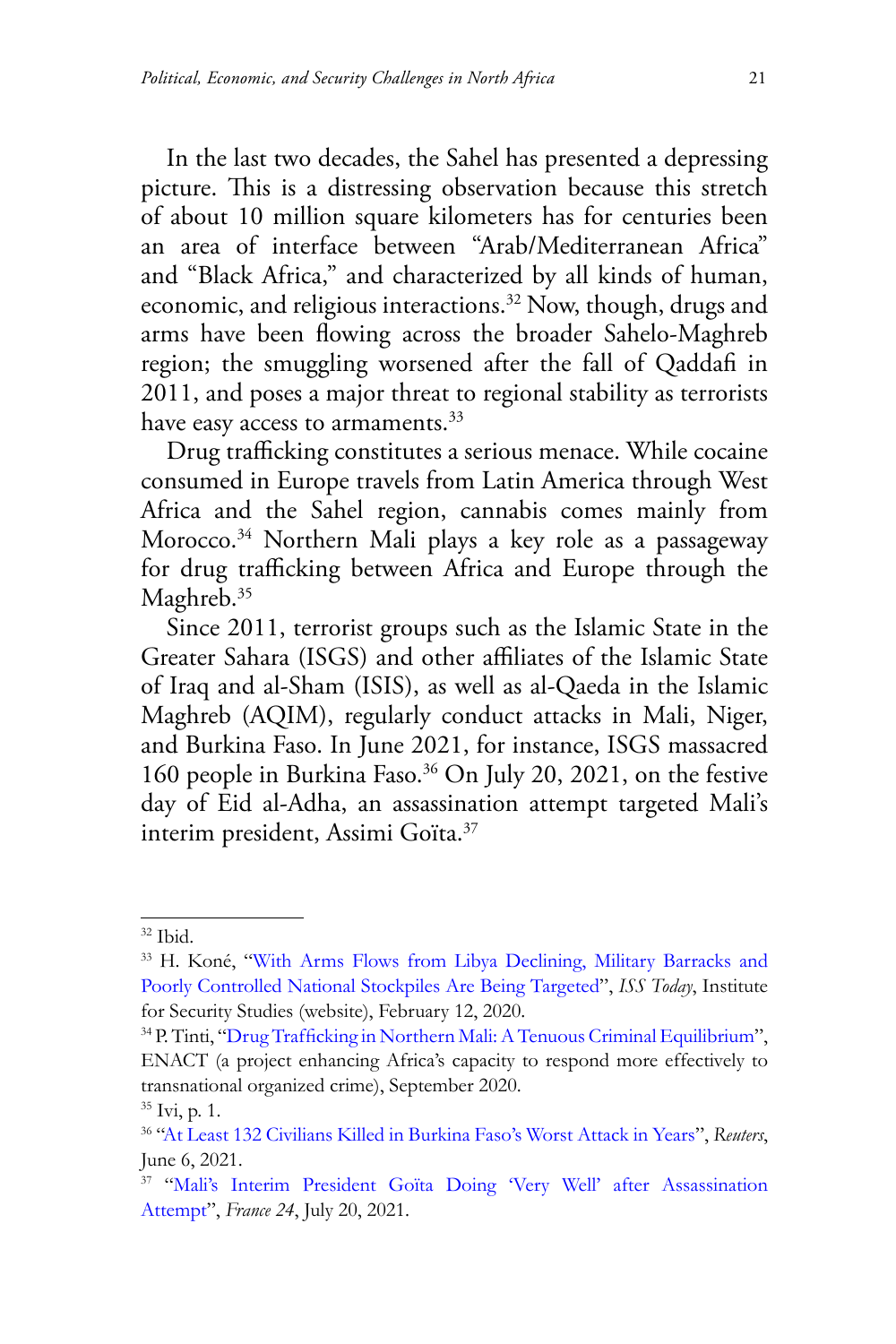Migration due to climate change is another factor contributing to conflicts in the Sahel. Environmental conditions, induced by climate change, are affecting rural areas as a heightened frequency of drought, flooding, and erosion threaten agricultural livelihoods and contribute to dislocation.<sup>38</sup> Thus, climate change is a "multiplier of threats," worsening existing tensions in Sahelian societies, especially in those so-called failed states with limited resources.<sup>39</sup> The demographic upward trends intensify those dangers. It is expected that the Sahelian population of the G5 (Burkina Faso, Chad, Mali, Mauritania and Niger) might reach 200 million by mid-2050.<sup>40</sup> (See chapter 5 for an in-depth look at the region's demographic challenges.) No government in the region has the capacity to eradicate poverty or tackle the prevailing inequalities. It is a daunting task to deliver basic services to people in poor areas.<sup>41</sup> Indisputably, the connection between food security and migration plays a role in internal and cross-border movements.42 This explains why problems in the Sahel, as dangers to international security, have attracted attention in many capitals.<sup>43</sup> Moreover, North Africa's geostrategic position, in between Europe and the Sahel, makes it a battleground for different external players including Turkey,

<sup>38</sup> ["The Sahel: Converging Challenges, Compounding Risks: A Region under High](http://reliefweb.int/sites/reliefweb.int/files/resources/sahel_info_sheet_052016.pdf) [Pressure](http://reliefweb.int/sites/reliefweb.int/files/resources/sahel_info_sheet_052016.pdf)", United Nations Office for the Coordination of Humanitarian Affairs (information sheet), May 2016, p. 1; and R. Barras Tejudo, "Climate Change and Demographic Trends: Security Challenges in the Sahel", in D. Ghanem-Yazbeck (ed.), *[The Sahel: Europe´s African Borders](https://www.euromesco.net/wp-content/uploads/2018/03/EuroMeSCo-Joint-Policy-Study-8_The_Sahel_Europe_African_Border.pdf.)*, EuroMeSCo joint policy study, IEMed, April 2018, pp. 96-120.

<sup>39</sup> N. Safir, "[Nouveaux enjeux migratoires régionaux: Nouveau contexte sahélien](http://www.lesoirdalgerie.com/articles/2017/04/02/article.php?sid=211608&cid=41) [et perspective \(2e partie et fin\)](http://www.lesoirdalgerie.com/articles/2017/04/02/article.php?sid=211608&cid=41)", *Le Soir d'Algérie*, April 2, 2017.

<sup>40</sup> Calculated by the authors using data from the Population Reference Bureau's *[2020 World Population Data Sheet](https://www.prb.org/wp-content/uploads/2020/07/letter-booklet-2020-world-population.pdf.)*.

<sup>41</sup> D. Ghanem-Yazbeck (ed.), *[The Sahel: Europe's African Borders](https://www.euromesco.net/wp-content/uploads/2018/03/EuroMeSCo-Joint-Policy-Study-8_The_Sahel_Europe_African_Border.pdf.)*…, cit., p. 11.

<sup>42</sup> A. Knoll, F. Rampa, C. Torres, P.B. Molina, and N. Cascone, *[The Nexus between](https://ecdpm.org/wp-content/uploads/DP212-Food-Nutrition-Security-Migration-May-2017.pdf.) [Food and Nutrition Security, and Migration: Clarifying the Debate and Charting a Way](https://ecdpm.org/wp-content/uploads/DP212-Food-Nutrition-Security-Migration-May-2017.pdf.) [Forward](https://ecdpm.org/wp-content/uploads/DP212-Food-Nutrition-Security-Migration-May-2017.pdf.)*, European Centre for Development Policy Management (ECDPM), discussion paper no. 212, May 2017.

<sup>43</sup> Y.H. Zoubir, ["The Sahara-Sahel Quagmire: Regional and International](https://doi.org/10.1080/13629395.2012.725307) [Ramifications](https://doi.org/10.1080/13629395.2012.725307)", *Mediterranean Politics*, vol. 17, no. 3, 2012, pp. 452-58.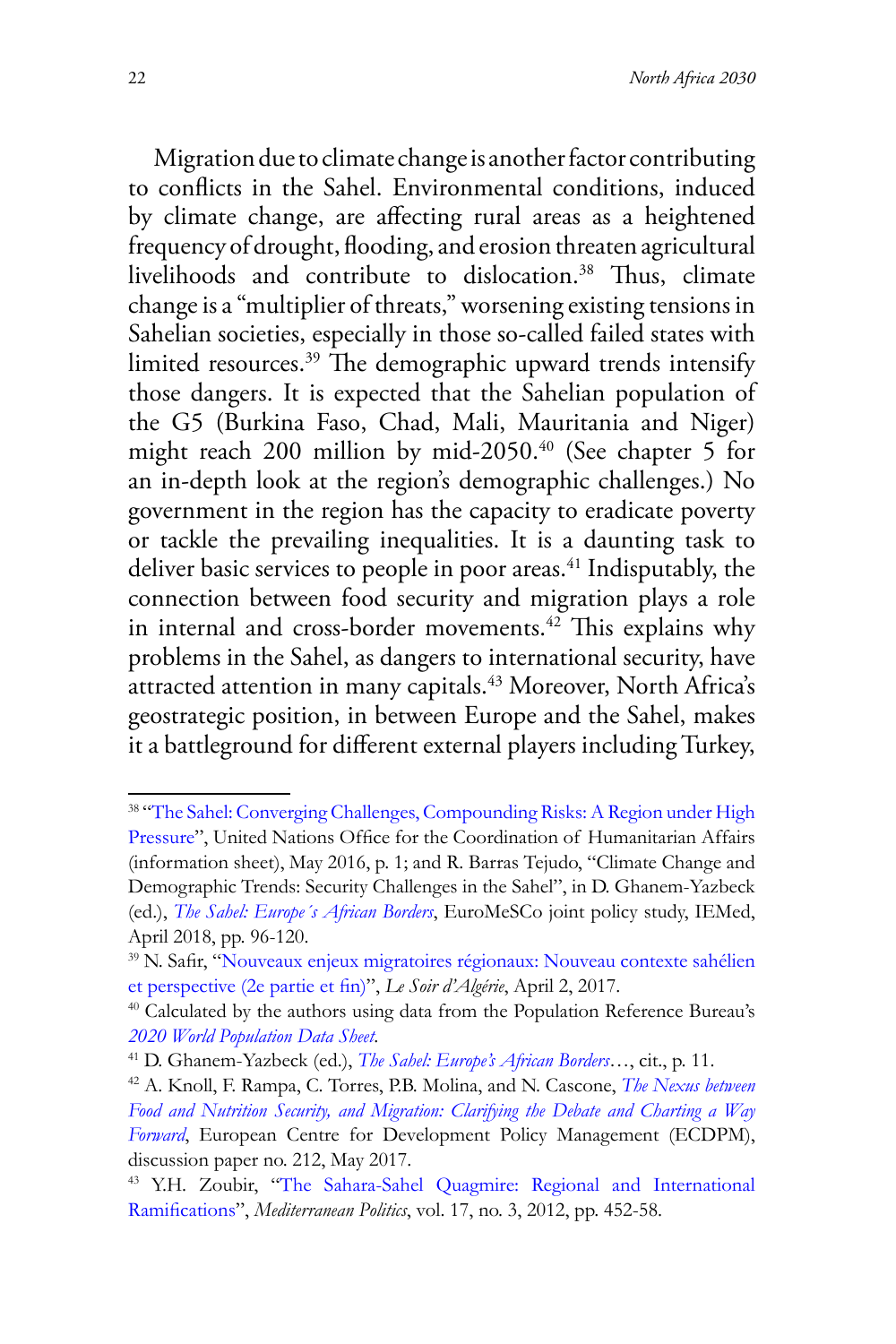the United Arab Emirates, China, and, inevitably, France. The proactive role of Turkey in Libya and its agreement with the UN-backed government in Tripoli, as well as its rapprochement with Algiers and Rabat, underscore Ankara's ambition to play an influential role in North Africa, both in terms of geopolitics and economic gains.44

# **Responses to Regional Security Issues**

The Sahel is of vital importance for the North Africa region, particularly Algeria, which shares borders with Sahelian states. Algeria perceives the Sahel as a highly vulnerable region critical to its own security and stability, as well as to Europe's.<sup>45</sup> It thus seeks to play a key stabilizing role, committed to fighting international terrorism and related activities such as arms and drug trafficking,<sup>46</sup> aiming to keep them outside its territory. Algiers has forged strong security ties with Washington, which sees Algeria as a key contributor to the fight against international terrorism,<sup>47</sup> undertaking 60% of the burden in antiterrorism in the region while Morocco, Mali, Niger, and Mauritania cover the remaining 40%.<sup>48</sup> Algeria also has had a major influence on the issue of counterterrorism within the African Union and through its Peace and Security Department, arguing that the scourge was a shared transnational threat.<sup>49</sup>

<sup>44</sup> I.N. Telcip, "Turkey's Quest for Influence in the Mediterranean in the Post-Arab Uprisings Era", in R. Mason (ed.), *Transnational Security Cooperation in the Mediterranean*, Cham, Switzerland, Palgrave Macmillan, 2021, p. 173.<br><sup>45</sup> A. Abderrahmane, "Understanding Algeria's Foreign Policy in the Sahel," in

Y.H. Zoubir (ed.), *The Politics of Algeria*, London, Routledge, 2020, p. 201; and Y.H. Zoubir, "Algeria and the Sahelian Quandary: The Limits of Containment Security Policy," in Ghanem-Yazbeck (2018), pp. 70-95.

<sup>46</sup> Abderrahmane (2020), p. 199.

<sup>47</sup> Zoubir (2018), p. 81.

<sup>48</sup> Ivi, p. 81.

<sup>49</sup> L.T. Shiferaw, *[Peace and Security in Africa: Drivers and Implications of North Africa's](https://ecdpm.org/wp-content/uploads/Peace-Security-Africa-Drivers-Implications-North-Africas-Southern-Gaze-ECDPM-Discussion-Paper-262.pdf.) [Southern Gaze](https://ecdpm.org/wp-content/uploads/Peace-Security-Africa-Drivers-Implications-North-Africas-Southern-Gaze-ECDPM-Discussion-Paper-262.pdf.)*, ECDPM, discussion paper no. 262, October 2019, p. iii.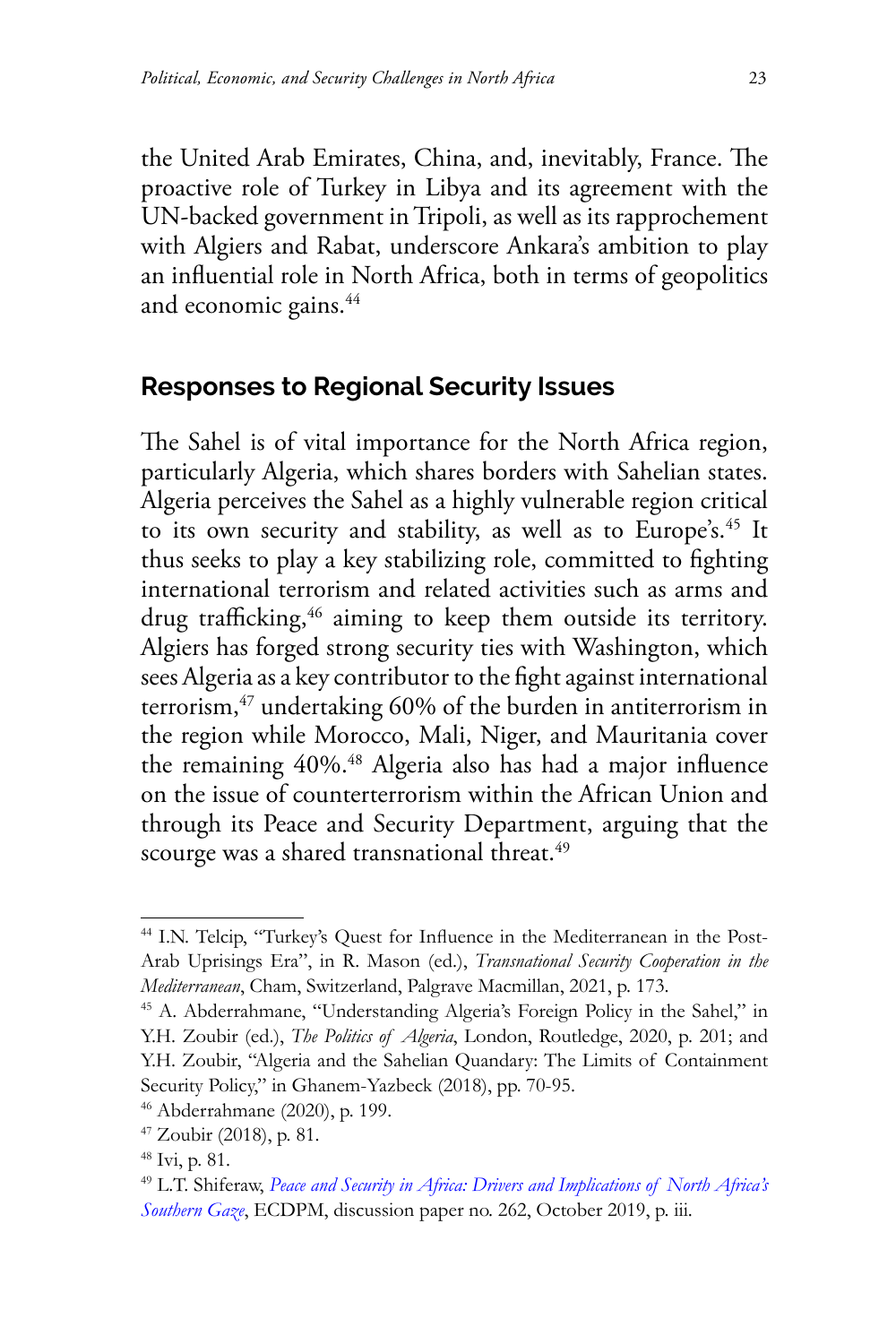Though Morocco is not a Sahelian state, it has sought to play a role in the region, backing the G5 Sahel, which was initiated under French leadership following jihadists' attempts to advance to southern Mali. Five Sahelian states – Burkina Faso, Mali, Mauritania, Niger, and Chad – make up the G5, an antiterrorist coalition. The G5 also is tasked with fighting transnational criminal activities in the Sahelian region.<sup>50</sup> Although concerns about the stability and multiplication of armed groups are legitimate, Morocco's backing of the G5 Sahel is driven by political, geostrategic, and economic motivations.51 Morocco's involvement in the Sahel has been described as economic diplomacy aimed at swaying some sub-Saharan African states to support Morocco's sovereignty over Western Sahara and its annexation by the kingdom.<sup>52</sup> Rabat retains its ambition to become a regional economic hegemon,<sup>53</sup> a policy it pursued rather successfully amid paralysis of Algeria's foreign policy during the last decade of rule by the ailing Bouteflika, given it was his reserved domain. Morocco astutely exploited Algeria's neglect of sub-Saharan Africa, long a sphere of its influence. Although Morocco had left the Organization of the African Union in 1984, it joined the African Union in January 2017. One of the objectives was to offset Algeria's influential role in the organization and thus undermine Algeria's support for the Saharawi cause, which numerous African states support. Weary of Algeria and Spain's policies, Morocco saw alignment with francophone Africa, which is dependent on France, its main ally, as an absolute necessity.<sup>54</sup> As a result, Rabat pursued its international policy with the intertwined objectives of positioning itself both as Europe's entryway to sub-Saharan Africa and as a continental economic power. In doing so, Rabat aims to further strengthen its grip on the Western Sahara.<sup>55</sup>

<sup>50</sup> Ivi, pp. 13-14.

 $51$  Ibid.

<sup>52</sup> Ivi p. 9.

<sup>53</sup> Ibid.

<sup>54</sup> Ibid.

<sup>55</sup> M. Bishku, "Morocco and Sub-Saharan Africa: In the Shadow of the Western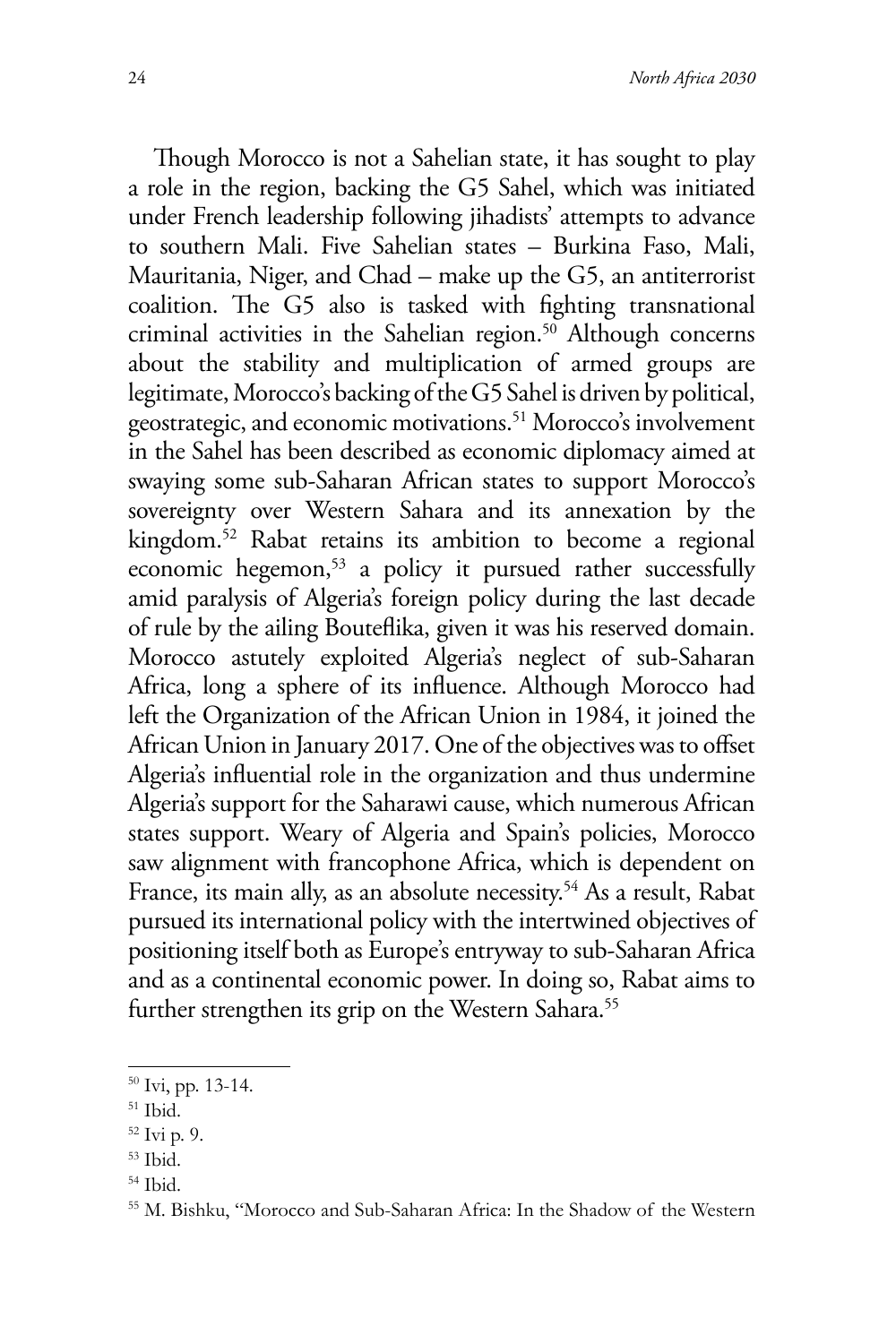#### Migration threats

Sub-Saharan migration is perceived as a political, economic, and security threat by both European and North African states. European leaders see the arrival of migrants as a political menace because of the internal upsurge of rightwing populism. They also find the influx difficult to justify to their electorates in a period when Europe itself is confronted with challenging economic conditions.<sup>56</sup> Meanwhile, for the North African states, the arrival of sub-Saharan migrants also is problematic, creating an additional burden and greater financial challenges amid their already dire economic situation.<sup>57</sup>

Migration to Europe from and through North Africa is not new. The North African states have traditionally been countries of migration; since the early 2000s, however, they have become countries of transit and final destination for sub-Sahara Africans.<sup>58</sup> The current volatile situation in the Sahel has aggravated economic conditions and hindered any sense of improved job and life prospects, which are factors influencing migration flows to North African countries and, in turn, to Europe.<sup>59</sup> This migration has long been an issue of contention between European and North African states. However, Europeans have sought to partner with "key third countries of origin and transit" and to initiate further agreements, the so-called compacts with Sahel states such as Niger, Nigeria, Senegal, Mali, and Ethiopia.<sup>60</sup> One of the major consequences of this reorganization of persons' mobility in Europe is the unleashing of irregular migration

Sahara Dispute," *Contemporary Review of the Middle East*, vol. 8, 2021, pp. 273-89. 56 Zoubir (2017), p. 137.

<sup>57</sup> Ibid.

<sup>58</sup> H. Boubakri et al., *[Migration in North Africa between sub-Saharan Africa and](https://www.kas.de/documents/282499/282548/Migration+in+North+Africa+Policy+Paper+-+English.pdf/44fc85fb-cb12-2cad-8a18-5aecd30536d1?version=1.3&t=1620657754510) [Europe](https://www.kas.de/documents/282499/282548/Migration+in+North+Africa+Policy+Paper+-+English.pdf/44fc85fb-cb12-2cad-8a18-5aecd30536d1?version=1.3&t=1620657754510)*, Konrad Adenauer Stiftung, Regional Program Political Dialogue South Mediterranean, Policy Paper, 4, 2021.

<sup>59</sup> Ivi, p. 9.

<sup>60</sup> Zoubir (2017), p. 137.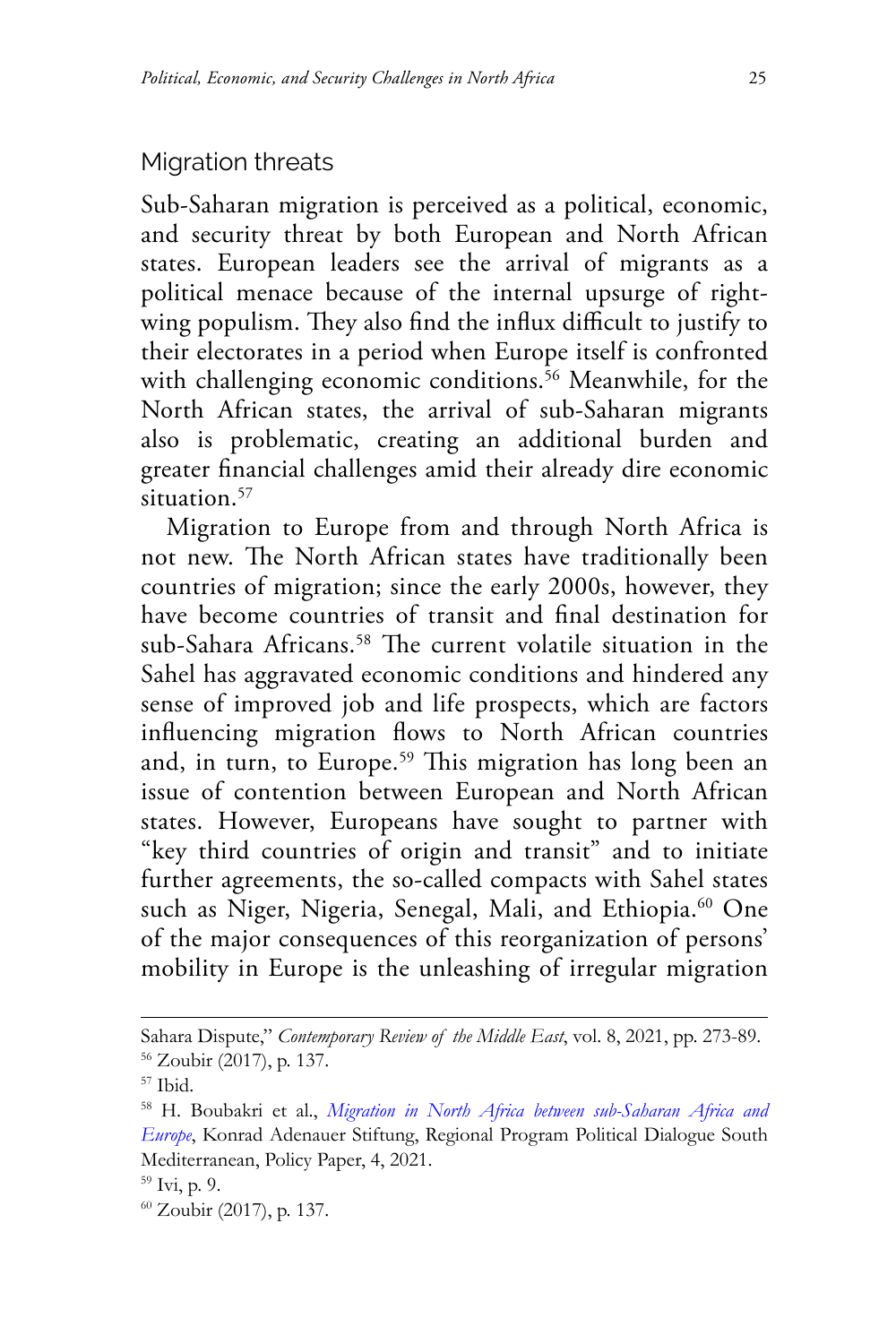toward the Continent, precisely from these third countries.<sup>61</sup>

In periods of tension, Southern Mediterranean states can use migration as leverage in their relations with Europe. On different occasions, when tension mounted between Ankara and Brussels, Turkey's Recep Tayyip Erdoğan brandished the threat of opening his country's borders to let Syrian migrants to pour into Europe. State authorities and security forces may sometimes be complacent when facing illegal migration, by turning a blind eye, accepting bribes by would-be migrants, and even providing these migrants with forged passports.<sup>62</sup>

More recently, Morocco used this type of migration blackmail with Spain. In May 2021, Rabat opened its borders between Tangiers and the Spanish enclave of Ceuta, allowing eight thousand Moroccans including many underage youths, to enter the enclave, taking Spanish forces by surprise. This diplomatic incident led to real tension between Rabat and Madrid, with Morocco even recalling its ambassador to Spain for consultation.63 This diplomatic rift highlights lingering migration and other issues. EU financial incentives to Morocco – such as a  $\epsilon$ 140 million border-control cooperation program between Morocco and the  $EU^{64}$  – do not constitute a guarantee that Rabat will hew to the line.

Rabat's opening of its borders also indicates it can conceal serious internal socioeconomic conditions for political purposes, and that the government was aware that "Spain could not easily return the numerous minors to Morocco".<sup>65</sup> This approach had

<sup>61</sup> Boubakri et al. (2021), p. 6.

<sup>62</sup> F. Molenaar and T. Van Damme, *[Irregular Migration and Human Smuggling](https://www.clingendael.org/sites/default/files/pdfs/irregular_migration_and_human_smuggling_networks_in_mali.pdf.) [Networks in Mali](https://www.clingendael.org/sites/default/files/pdfs/irregular_migration_and_human_smuggling_networks_in_mali.pdf.)*, Netherlands Institute of International Relations "Clingendael," Conflict Research Unit (CRU) Report, February 2017.

<sup>63</sup> ["Le Maroc rappelle son ambassadrice en Espagne pour consultation](https://www.lorientlejour.com/article/1262212/ceuta-le-maroc-rappelle-son-ambassadrice-en-espagne-pour-consultation-officiel.html.)", *L'Orient-Le Jour*, May 18, 2021.

<sup>64</sup> A. Niemann and J. Blöser, "Migration and the Mediterranean: The EU's Response to the European Refugee Crisis", in R. Mason (ed.), *Transnational Security Cooperation in the Mediterranean*, Cham, Switzerland, Palgrave Macmillan, 2021, p. 95.

<sup>65</sup> J.I. Torreblanca, *[This Time Is Different: Spain, Morocco, and Weaponized Migration](https://ecfr.eu/article/this-time-is-different-spain-morocco-and-weaponised-migration/)*,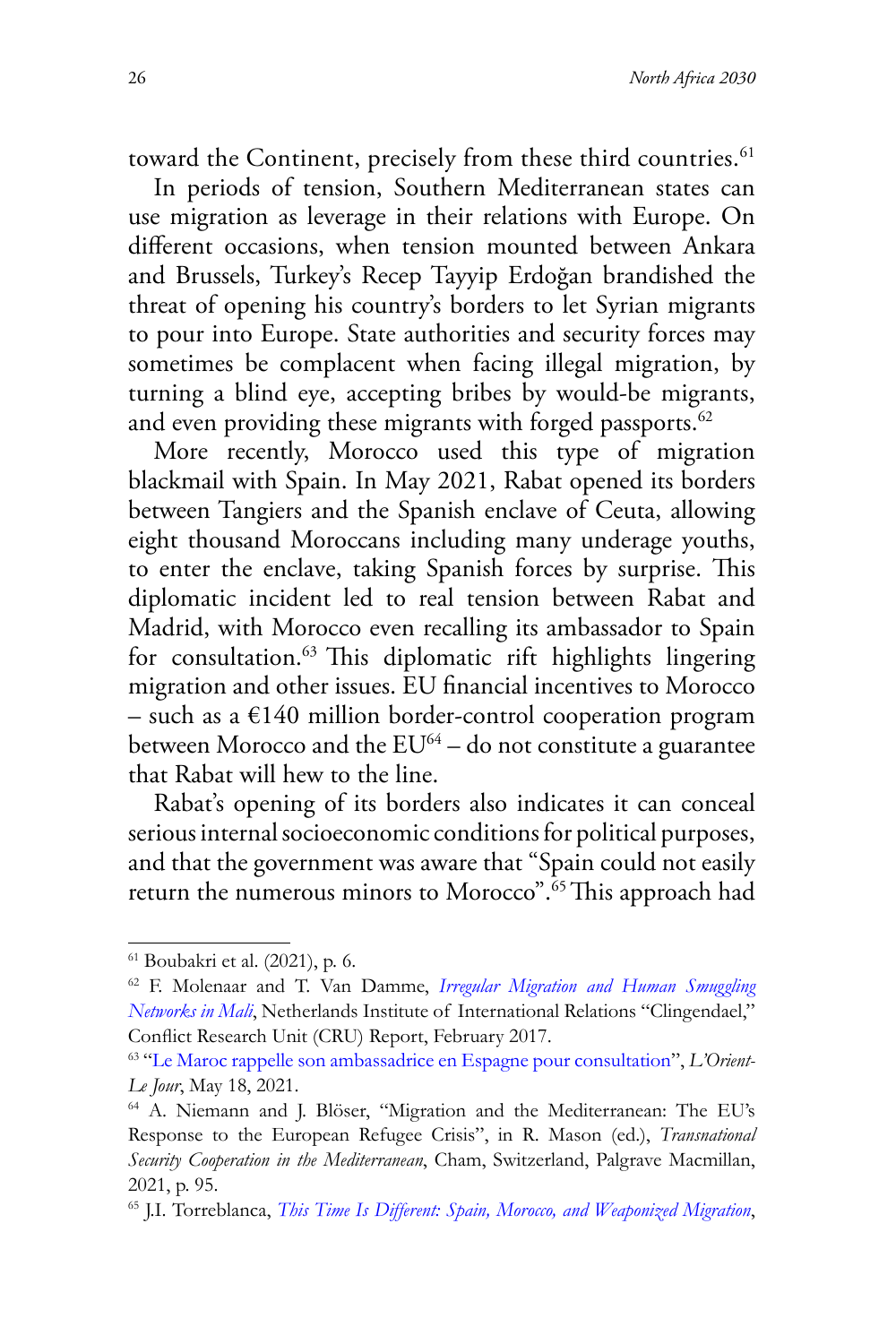been taken earlier, in 1975, when King Hassan II mobilized the "Green March" of three hundred and fifty thousand soldiers and civilians to occupy Western Sahara.<sup>66</sup> Such a strategy is part of the "connectivity wars," whereby the interdependence created by globalization is used as a weapon of war rather than for prosperity.67 For the influential *Le Monde*, the 2021 incident in Ceuta revealed "the real nature of the Moroccan regime," and signals it is time for the EU to shed its diplomatic naivete about Morocco.68 If Morocco ignores diplomatic rules and resorts to such blackmail of Spain, the thinking goes, Rabat could someday resort to similar tactics toward the EU overall: if the migration gates are opened for adults seeking to enter Europe, terrorists could potentially infiltrate their ranks.<sup>69</sup> Additionally, this incident indicates that the Moroccan government can use migration to put pressure on Spain regarding its stance on Western Sahara. Rabat's move has been interpreted as a way to force Spain to join the United States and France "in acquiescing to a solution to the Western Sahara conflict that involves integrating the territory into Morocco,"70 while other European countries including Germany adhere to international legality and do not support Morocco's claims to Western Sahara.<sup>71</sup>

As a clear sign of the difficult bilateral relations between Morocco and Spain, Madrid decided to withdraw from its planned participation in the annual African Lion military

European Council on Foreign Relations (ECFR), European Power program, May 26, 2021.

<sup>66</sup> Ibid.

<sup>67</sup> U. Franke and M. Leonard, *[Connectivity Wars](https://ecfr.eu/publication/connectivity_wars_5064/)*, European Council on Foreign Relations (ECFR), January 20, 2016.

<sup>68 &</sup>quot;[Crise des migrants à Ceuta: Il est temps de sortir d'une certaine naïveté dans](https://www.lemonde.fr/idees/article/2021/05/21/crise-des-migrants-a-ceuta-il-est-temps-de-sortir-d-une-certaine-naivete-dans-le-regard-porte-sur-le-maroc_6081001_3232.html.) [le regard porté sur le Maroc](https://www.lemonde.fr/idees/article/2021/05/21/crise-des-migrants-a-ceuta-il-est-temps-de-sortir-d-une-certaine-naivete-dans-le-regard-porte-sur-le-maroc_6081001_3232.html.)", *Le Monde*, May 21, 2021.

<sup>69</sup> K. Götsch, ["Alleged Terrorists, Refugees, and Radicalized Muslims in Europe:](https://www.nomos-elibrary.de/10.5771/0175-274X-2016-1-38.pdf?download_full_pdf=1.) [A Wicked Discursive Conjunction"](https://www.nomos-elibrary.de/10.5771/0175-274X-2016-1-38.pdf?download_full_pdf=1.), *Sicherheit und Frieden (S+F)/Security and Peace*, vol. 34, no. 1, Themenschwerpunkt: Migration, Sicherheit und Frieden/ Migration, Security and Peace, 2016, pp. 38-45.

<sup>70</sup> Torreblanca (2021).

<sup>71</sup> Ibid.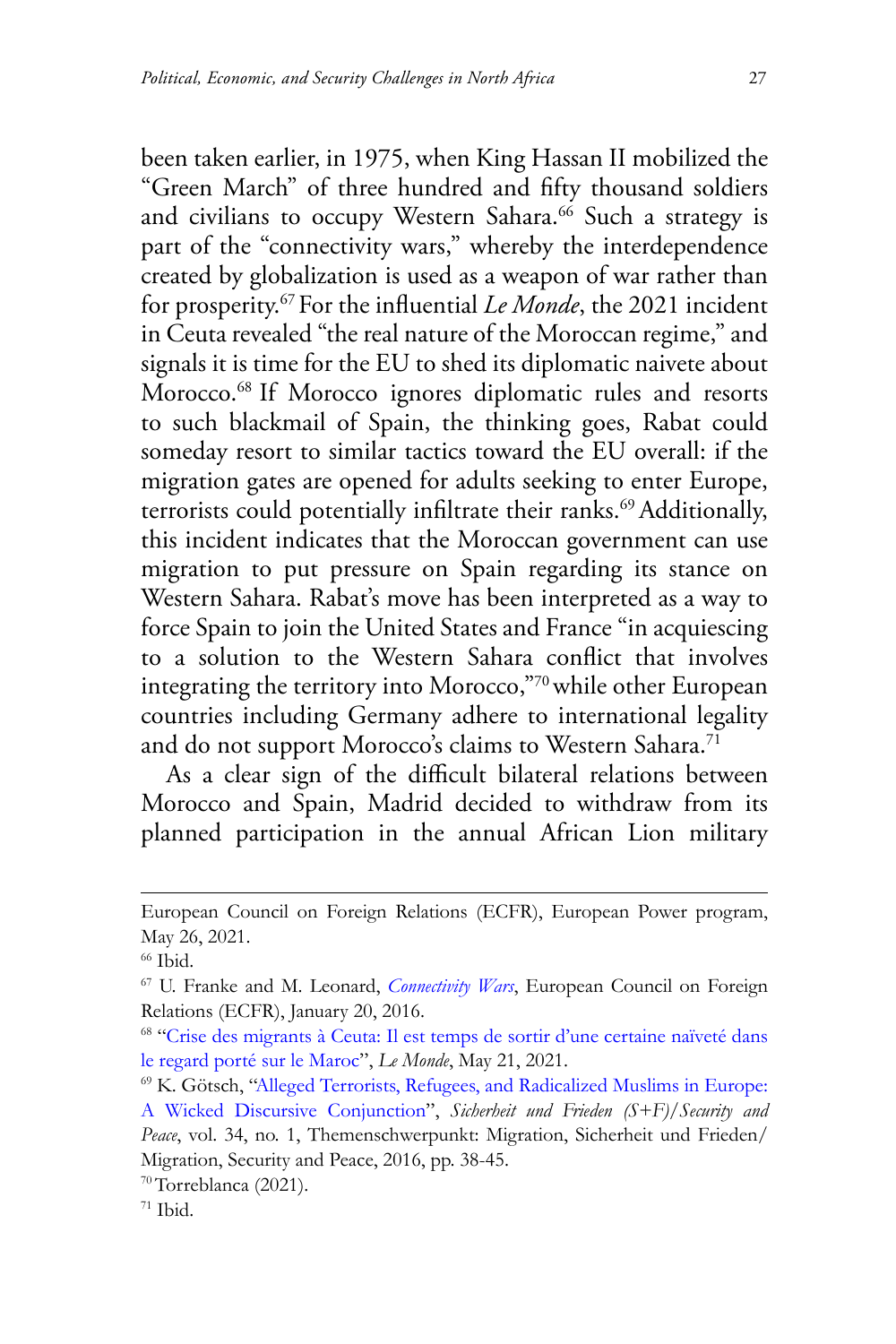maneuvers scheduled to take place in Morocco, Tunisia, and Senegal in June 2021. Since part of these maneuvers could have been held in Western Sahara (as Morocco alleged), Spain refused to give any legitimacy to Morocco's claim to this occupied territory.72

The nonresolution of the Western Sahara and regional repercussions

President Donald Trump's decision, shortly after his electoral defeat in December 2020, to recognize Morocco's sovereignty over Western Sahara has upset the regional balance of power, increasing the risk of confrontation between Algeria, which supports the Sahrawi claims, and Morocco. Trump's surprising decision has increased Morocco's determination to undermine Algeria's policies, and Algeria's to curb Morocco's influence over Western Sahara and among some sub-Saharan African countries supportive of Morocco.73 Trump's decision and President Joe Biden's reluctance to rescind it have inevitably exacerbated already tense Algerian-Moroccan relations. Algeria has, for instance, nudged Mauritania to minimize its diplomatic relations with Morocco and, in April 2021, signed a strategic memorandum of understanding to strengthen Algerian-Mauritanian economic and security cooperation.<sup>74</sup> Although the question of Western Sahara is not the only source of contention between Algeria and Morocco,<sup>75</sup> it was one of the contributing factors in Algeria's August 24 decision to break

<sup>72</sup> M. González, ["España rehúsa participar en unas maniobras de EE UU para no](https://elpais.com/espana/2021-05-29/espana-rehusa-participar-en-unas-maniobras-de-ee-uu-para-no-legitimar-la-ocupacion-del-sahara.html) [legitimar la ocupación del Sáhara"](https://elpais.com/espana/2021-05-29/espana-rehusa-participar-en-unas-maniobras-de-ee-uu-para-no-legitimar-la-ocupacion-del-sahara.html), *El Pais*, May 29, 2021.

<sup>73</sup> A. Chahir, ["Morocco: The 'Deal of the Century' and the Misfortunes of](https://www.middleeasteye.net/opinion/morocco-israel-western-sahara-deal-century-mohammed-vi.) [Mohammed VI"](https://www.middleeasteye.net/opinion/morocco-israel-western-sahara-deal-century-mohammed-vi.), Opinion, *Middle East Eye*, June 13, 2021.

<sup>74</sup> Ibid.

<sup>75</sup> Y.H. Zoubir, "The Algerian-Moroccan Rivalry: Constructing the Imaginary Enemy", in I. Mansour and W. Thompson (eds.), *Shocks and Rivalries in the Middle East and North Africa*, Washington, DC, Georgetown University Press, 2020, pp. 179-200.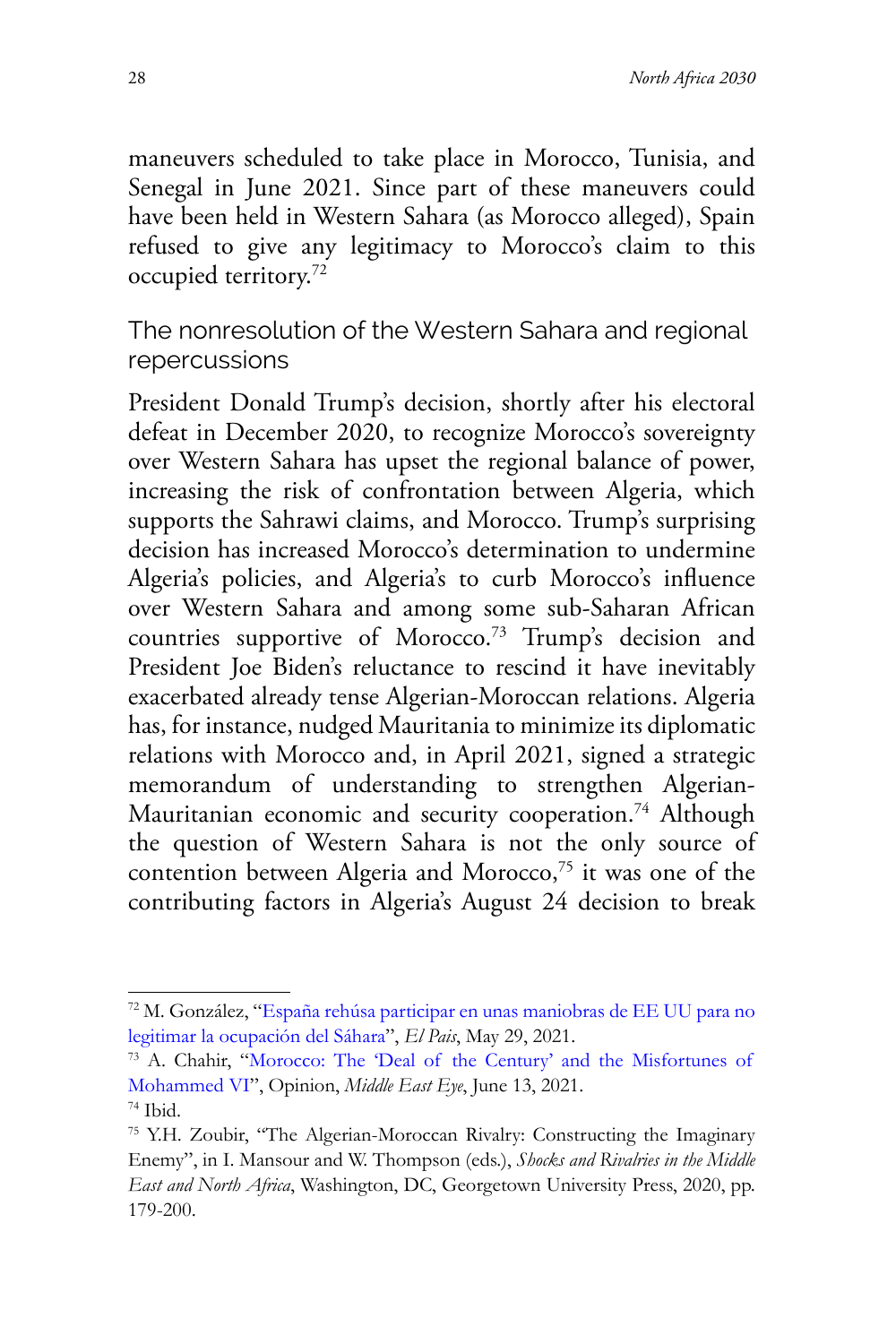diplomatic relations with Morocco.<sup>76</sup> Furthermore, Morocco's current tense relations with Spain and recent suspension of contact with the German embassy in Rabat over "deep misunderstandings" related to Western Sahara may reduce Rabat's space to maneuver on its Western Saharan claims with them and other countries that support UN resolutions and Sahrawis' right to self-determination.<sup>77</sup>

#### **COVID-19 and Its Economic Impact on North Africa**

The COVID-19 pandemic has greatly impacted the region, and while it is too early to assess the long-term effects, the economic impact is felt and will be for years to come.<sup>78</sup> The pandemic death toll has not reached the peaks seen in countries such as Italy, France, or Brazil, but the pandemic's socioeconomic consequences are significant in North Africa.

In Algeria, shortages of basic food commodities such as cooking oil and pasta have prompted people to queue for food, "a phenomenon that has not been seen in fifty years".79 Prices have risen for most other foods, such as potatoes and tomatoes.80 Together with the oil price slump, which began in 2014, and the ongoing political crisis in Algeria, the pandemic has further exposed the economic fragility of this rentier state, whose budget depends almost exclusively on oil revenues.

<sup>76</sup> ["Algeria Breaks Off Diplomatic Ties with Neighboring Morocco](https://apnews.com/article/africa-algeria-morocco-9eff366c7de2783f5f63efa03e026720)", Associated Press, August 24, 2021.

<sup>77</sup> M. Bachir, ["Crise Berlin-Rabat: Pourquoi l'Allemagne irrite tant le Maroc](https://www.middleeasteye.net/fr/actu-et-enquetes/maroc-allemagne-crise-diplomatie-sahara-occidental-libye-ingerence.)", *Middle East Eye*, March 2, 2021.

<sup>78</sup> R. Mason, "Rethinking the EU Approach", in R. Mason (ed.), *Transnational Security Cooperation in the Mediterranean*, Cham, Switzerland, Palgrave Macmillan, 2021, p. 255.

<sup>79</sup> G.D. Porter, *[Algeria's Economic Challenges: Opportunities for US Engagement](https://www.washingtoninstitute.org/policy-analysis/algerias-economic-challenges-opportunities-us-engagement.)*, Policy Analysis, PolicyWatch 3493, Washington Institute for Near East Policy, May 28, 2021.

 $80$  Ibid.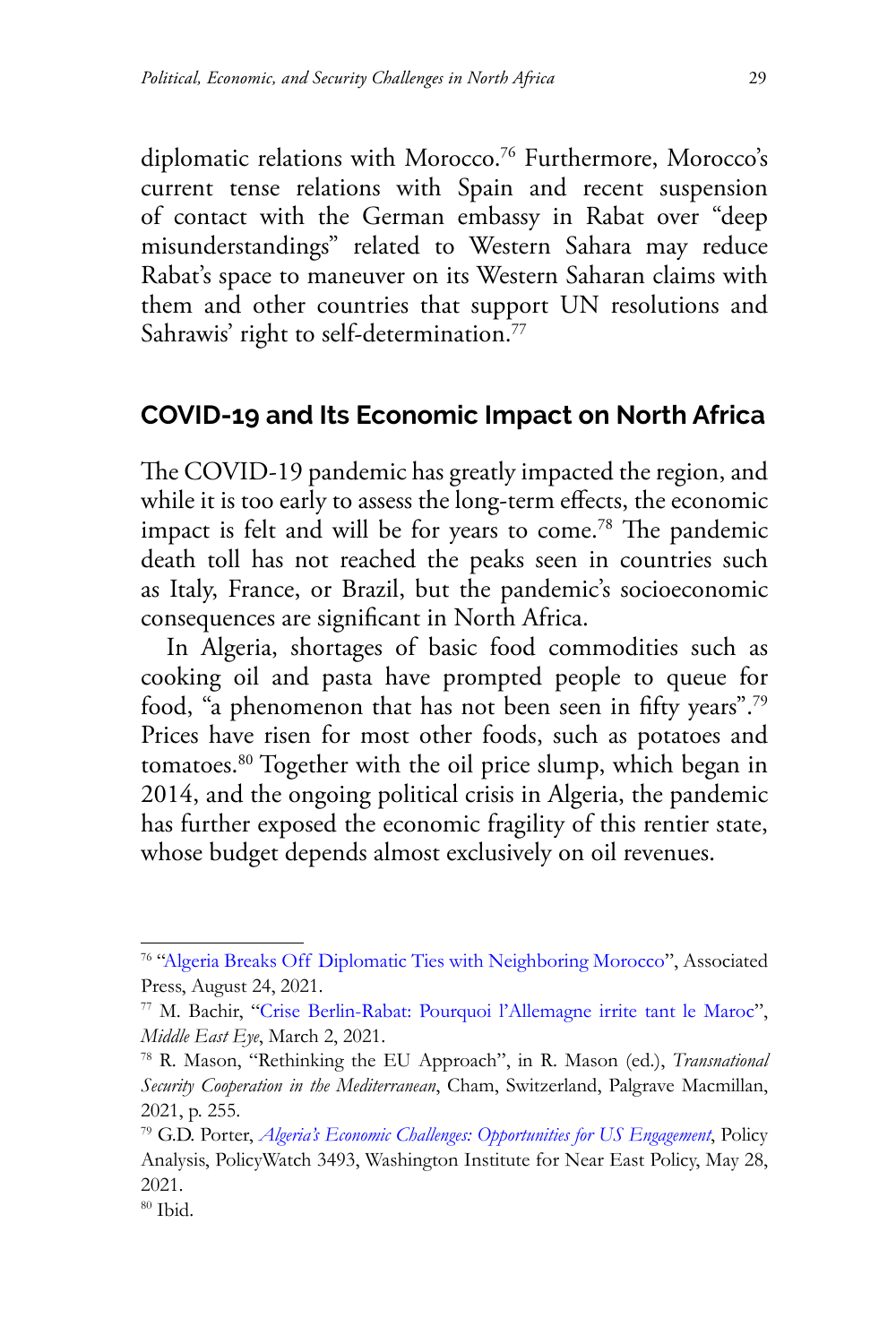The COVID-19 pandemic enabled the authorities to crack down on the Hirak,<sup>81</sup> without exerting violence. Meanwhile, the government had done very little to overcome the economic crisis since March 2020, when COVID-19 was declared a global pandemic. Prime Minister Aïmene Benabderrahmane, a technocrat with finance experience who was appointed in June  $2021$ , $82$  is entrusted with redressing the economy and focusing on social stability, a daunting task. Faced with these multiple challenges, the authorities have been forced to review their economic development strategy. Successive Algerian governments had for years failed to bring about the required reforms to reduce dependency on hydrocarbon revenues, expand economic activities, bolster private initiatives, and address the high levels of unemployment, particularly among young segments of the population, which have experienced a worsening of conditions during waves of the coronavirus, the latest in July and August 2021. Earlier, the government's financial burdens had deepened as oil prices fell; unsurprisingly, the COVID-19 pandemic has aggravated the multifaceted disparities and fiascos that emerged under Bouteflika's rule. Indeed, the pandemic has exposed the many failures of a regime that did not invest enough in human security.

In July 2021, the Algerian government, which first requested to join the General Agreement on Tariffs and Trade in 1987, announced the resumption of the process of dialogue and negotiations for its accession to the World Trade Organization (WTO). For years, Algerian authorities had expressed reservations about the conditions of access.<sup>83</sup> However, the COVID-19 crisis and its impact on the national economy have further underlined the weakness of the Algerian economy,

<sup>81</sup> Y.H. Zoubir and A.L. Jacobs, *[Will COVID-19 Reshape Algeria's Political System?](https://www.brookings.edu/opinions/will-covid-19-reshape-algerias-political-system/)*, Brookings Institution, May 10, 2020.

<sup>82</sup> H. Saleck, "[Nouveau premier ministre en Algérie: Face aux menaces extérieures,](https://fr.sputniknews.com/international/202107011045820527-nouveau-premier-ministre-en-algerie-face-aux-menaces-exterieures-tebboune-cherche-lunite-a/) [Tebboune cherche l'unité 'à l'intérieur du pays'](https://fr.sputniknews.com/international/202107011045820527-nouveau-premier-ministre-en-algerie-face-aux-menaces-exterieures-tebboune-cherche-lunite-a/)", *Sputnik news agency*, July 1, 2021. 83 S. Rabia, "[Commerce multilatéral: L'Algérie reprend son long chemin vers](https://www.elwatan.com/edition/economie/lalgerie-reprend-son-long-chemin-vers-lomc-19-06-2021.) [l'OMC"](https://www.elwatan.com/edition/economie/lalgerie-reprend-son-long-chemin-vers-lomc-19-06-2021.), *El Watan*, June 19, 2021.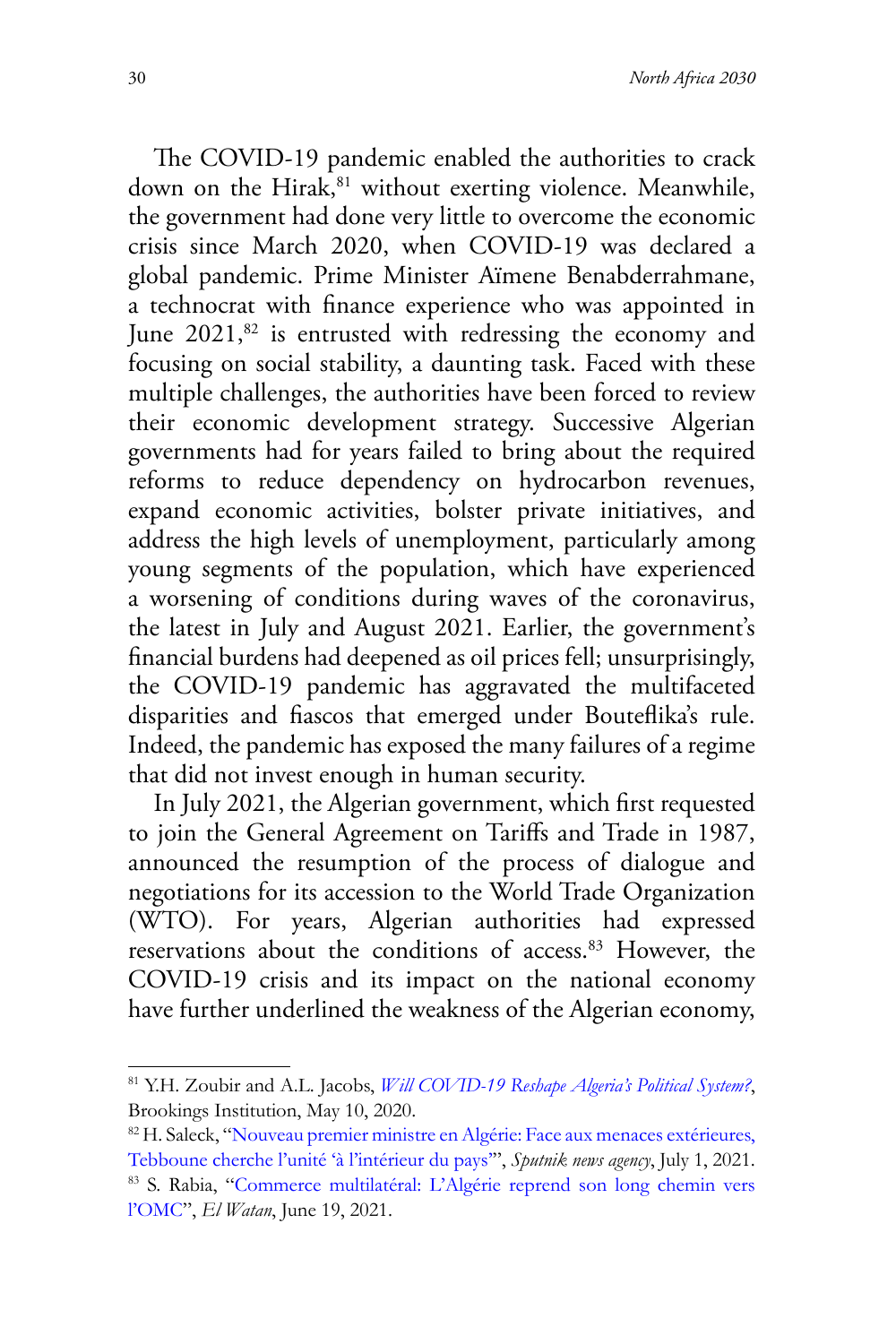which is largely based on imports. Such a foreign dependency remains a major handicap for Algeria, whose ambition is to be financially and economically self-reliant. Having made regular announcements about the need to reduce this dependency, 84 Algeria may now be motivated to join the WTO and embark on genuine reforms. In fact, it has begun to show more pragmatism in terms of trade and foreign direct investment (FDI). There seems to be political will to revise the country's economic approach.85

Authorities at the highest level realize that dependency on hydrocarbon revenues is an unsustainable policy. As a recent Institute for Security Studies report has shown,<sup>86</sup> Algeria has the human and material resources to generate a real takeoff, which also requires political will. Algeria hopes that the virtual elimination of the 51/49% rule, which required 51% of all ventures be held by Algerian nationals (and which still applies to strategic sectors), will attract foreign direct investment, as President Abdelmadjid Tebboune has insisted that Algeria will not resort to borrowing from international financial institutions such as the International Monetary Fund or the World Bank.

The COVID-19 pandemic may have opened new windows of opportunity in North-South cooperation, especially in the healthcare sector. For instance, closer cooperation to fight COVID-19 and other potential diseases might take place between the EU and North African states by improving public health clinical capacity building.<sup>87</sup> In this respect, both Morocco and Algeria have partnered with China and Russia to produce Sinopharm and Sputnik V, respectively; these vaccines will be

<sup>84</sup> Y. Bourdillon, "[L'Algérie multiplie les efforts pour diversifier son économie](https://www.lesechos.fr/2018/07/lalgerie-multiplie-les-efforts-pour-diversifier-son-economie-998144)", *Les Echos*, July 16, 2018 ; and A. Sanz, "[L'Algérie mise sur la vente de participations](https://atalayar.com/fr/content/lalg%C3%A9rie-mise-sur-la-vente-de-participations-pour-diversifier-son-%C3%A9conomie.) [pour diversifier son économie](https://atalayar.com/fr/content/lalg%C3%A9rie-mise-sur-la-vente-de-participations-pour-diversifier-son-%C3%A9conomie.)", *Atalayar*, August 9, 2021.

<sup>85</sup> *[Algeria Resumes Dialogue with WTO](https://www.abbc.org.uk/2021/07/)*, Algeria British Business Council (ABBC) website, July 22, 2021.

<sup>86</sup> S. Kwasi and J. Cilliers, *[Stagnation or Growth? Algeria's Development Pathway to 2040](https://issafrica.org/research/north-africa-report/stagnation-or-growth-algerias-development-pathway-to-2040.)*, Institute for Security Studies, March 31, 2021.

<sup>87</sup> Mason (2021), p. 256.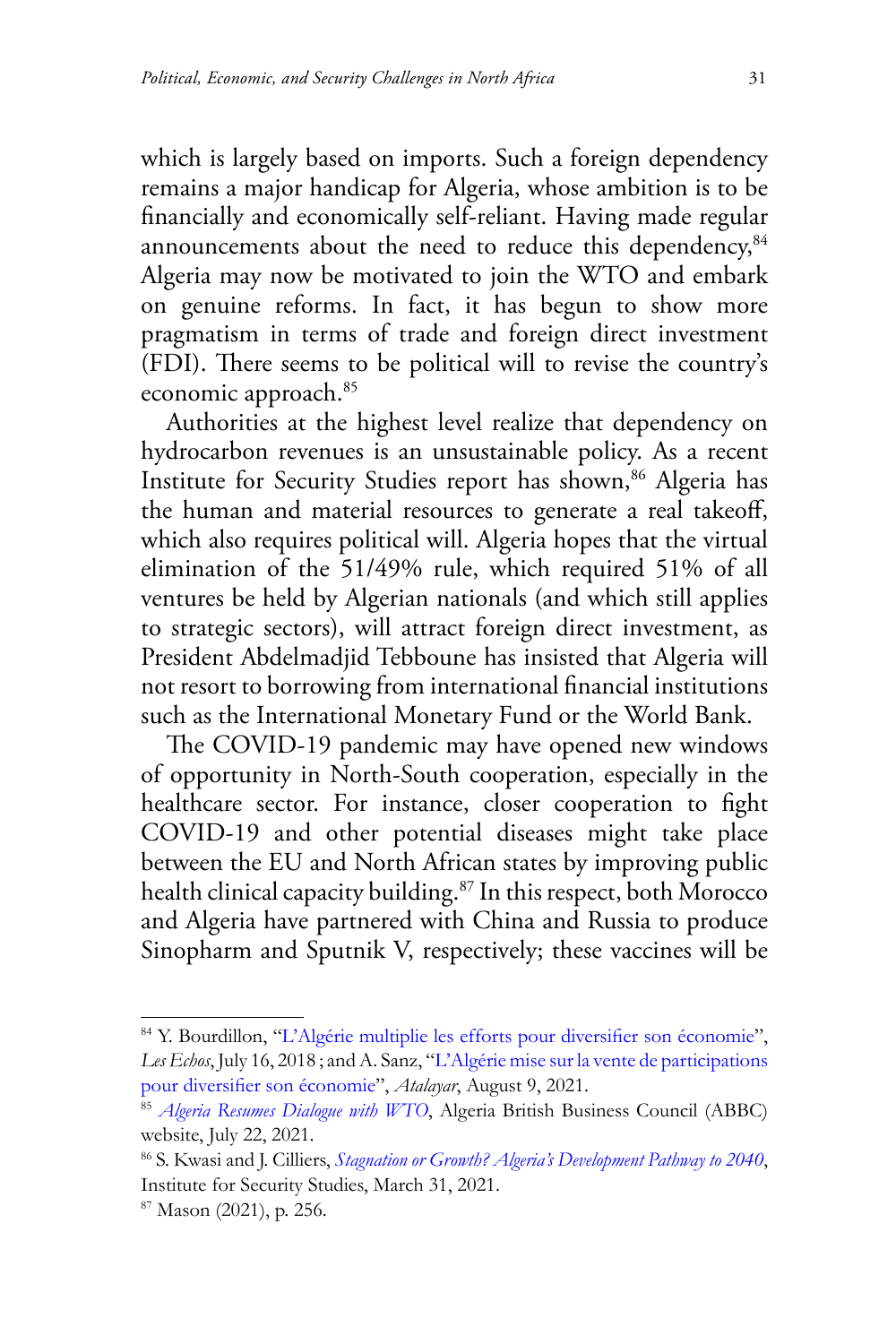made locally.88 One can surmise that even if the EU has taken a security approach in its relations with North African states to date, the approach may now expand to earnest cooperation. For instance, "health-related euros will help prevent infections back in the EU" 89

# **Conclusion**

North African populations are becoming increasingly exasperated with their governments. It is therefore vital that these governments initiate credible short- and long-term reforms. They also need to address citizens' lack of trust in their leaders.90 Consequently, a new social contract is urgently required. European neighbors have a role to play. The EU's security approach to North Africa must be balanced with strong economic partnerships, prerequisites for lasting stability. The EU's interaction with North Africa and the Sahel has, however, been largely based on a military and security viewpoint, rather than one of promoting effective economic development. While terrorism, migration, and transnational trafficking (drugs, weapons, etc.) $91$  are justified concerns, they cannot be remedied without addressing their socioeconomic root causes.

Unquestionably, the region is facing new challenges (ranging from an increased number of refugees and the socioeconomic impact of COVID-19 to climate change), and North African states must adapt and devise realistic development approaches through effective reforms. The states can exploit the competition among external states interested in the region such as Turkey,

<sup>88</sup> ["COVID-19: Le Maroc annonce un projet de fabrication locale du vaccin](https://www.lefigaro.fr/flash-eco/covid-19-le-maroc-annonce-un-projet-de-fabrication-locale-du-vaccin-sinopharm-20210705) [Sinopharm](https://www.lefigaro.fr/flash-eco/covid-19-le-maroc-annonce-un-projet-de-fabrication-locale-du-vaccin-sinopharm-20210705)", *Le Figaro*, July 5, 2021; and ["Production du vaccin Spoutnik V:](https://www.aps.dz/sante-science-technologie/120536-production-du-vaccin-spoutnik-v-saidal-debutera-les-formations-prochainement.) [Saidal débutera les formations prochainement"](https://www.aps.dz/sante-science-technologie/120536-production-du-vaccin-spoutnik-v-saidal-debutera-les-formations-prochainement.), *Algérie Presse Service*, April 14, 2021.

<sup>89</sup> Mason (2021), p. 244.

<sup>90</sup> A. Abderrahmane, *[Algeria's Parliamentary Elections: A Bumpy Road Ahead](https://www.atlanticcouncil.org/blogs/menasource/algerias-parliamentary-elections-a-bumpy-road-ahead/)*, Atlantic Council, June 3, 2021.

 $91$  Mason (2021), p. 244.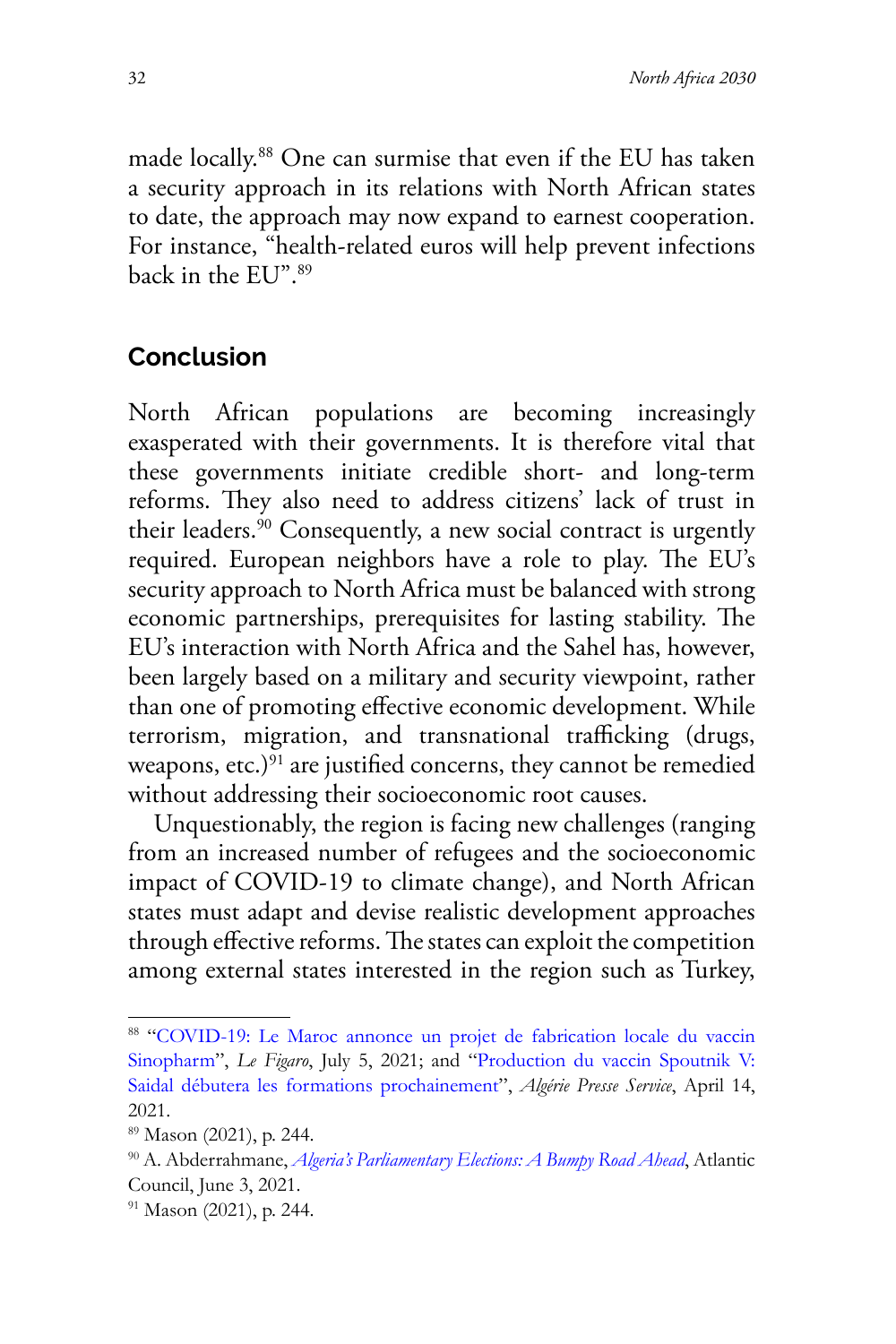China, Qatar, Russia, the United States, and the traditional European actors to engage in beneficial cooperation. Though the long-lasting Libyan crisis poses a security threat to the region, peace could produce dividends for Libya and the region as a whole.

Yet the ongoing instability in the Sahel and the recognition by Washington of Morocco's sovereignty over Western Sahara are two factors that are likely to further destabilize the entire Sahelo-Maghreb region, representing serious security risks for North Africa and its immediate northern European neighborhood. The resolution of the conflict in Western Sahara is an exigency to avoid a disastrous escalation that would inevitably involve foreign powers. Morocco's confidence that its normalization with Israel has empowered it and given it the upper hand against Algeria is a misguided calculation. Domestically, the normalization might already have alienated Moroccans, most of whom are attached to the Palestinian cause. Regionally, it has widened the rift with Algeria, which could adopt a radical position toward Morocco,<sup>92</sup> as foreshadowed by the break in diplomatic relations. Algeria's decision not to renew the gas contract with Morocco, which expires on October 31, 2021, is a case in point. $93$  The two developments put an end to any short-term prospects for a revival of the Arab Maghreb Union, which has hardly been functioning since 1996.

Regional integration remains part of the wider solution to the economic development of the region. Unfortunately, a mere

<sup>92</sup> A. Charef, "[Pour l'Algérie, une offensive Israélienne se profile derrière la](https://www.middleeasteye.net/fr/opinion-fr/algerie-maroc-pegasus-israel-normalisation-diplomatie-menace-offensive.) [menace Marocaine"](https://www.middleeasteye.net/fr/opinion-fr/algerie-maroc-pegasus-israel-normalisation-diplomatie-menace-offensive.), *Middle East Eye*, July 25, 2021.

<sup>&</sup>lt;sup>93</sup> The Maghreb-Europe Gas (GME) pipeline became operational in 1996. It runs from the Hassi R'Mel field in Algeria through Morocco to Spain, where it connects with the Spanish and Portuguese gas networks. Morocco receives 80,000 cubic meters of gas as well as US\$35 million for this right of passage. Algeria will now ship gas to Spain and Portugal directly from Algerian territory, under the Mediterranean Sea, though the MEDGAZ pipeline. Ediallo, "[Brouille](https://www.africalogisticsmagazine.com/?q=fr/content/brouille-maroc-algerie-un-defi-pour-lapprovisionnement-gazier-du-royaume.) [Algérie-Maroc: un defi pour l'approvisionnement gazier au Maroc](https://www.africalogisticsmagazine.com/?q=fr/content/brouille-maroc-algerie-un-defi-pour-lapprovisionnement-gazier-du-royaume.)", *Africa Logistics Magazine*, Septembre 5, 2021.